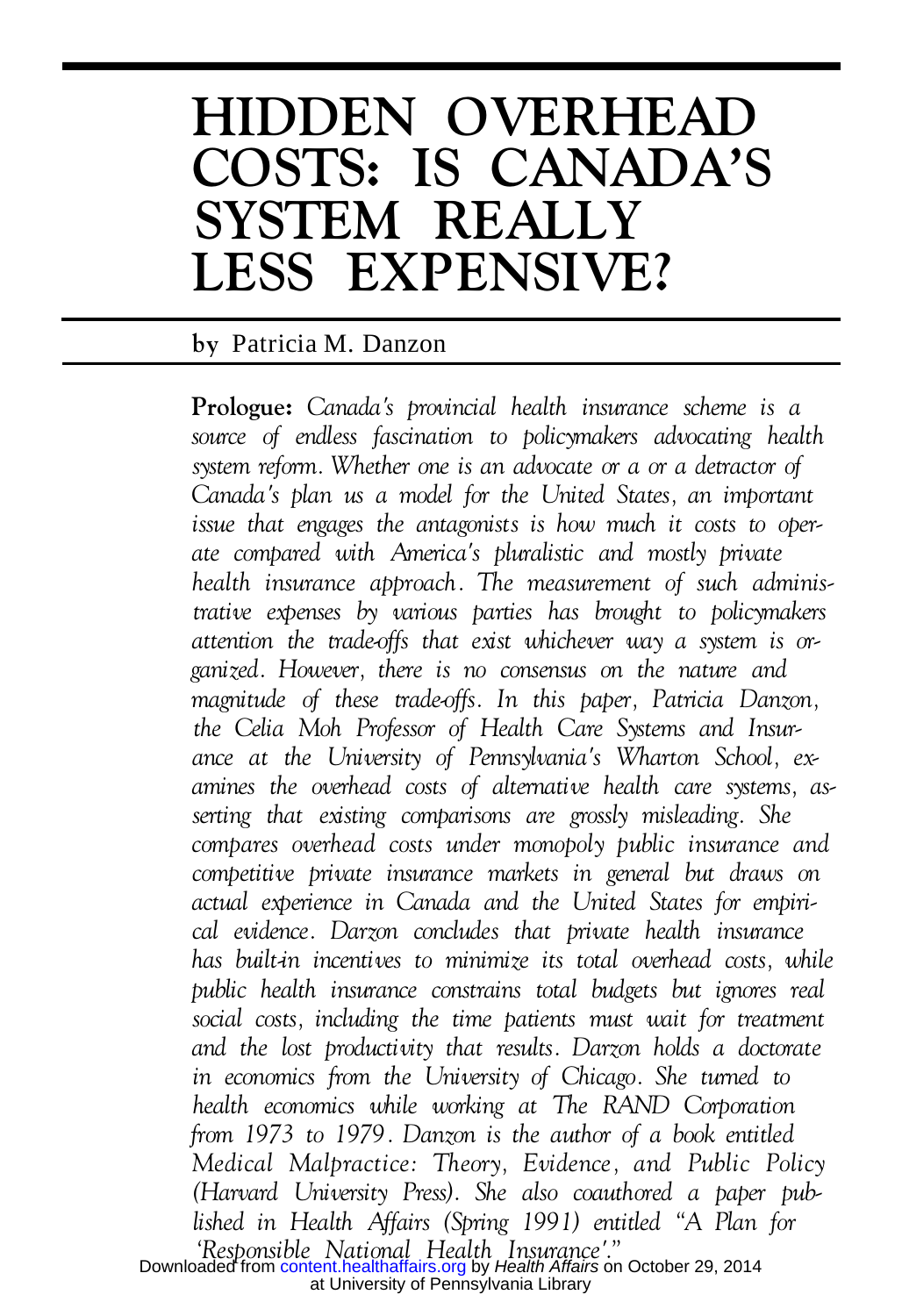**A** fter comparing health care spending in the United States with budget-constrained health care systems such as Canada's, a num-<br>ber of analysts have noted recently that the measured costs are lower in Canada. They then c fter comparing health care spending in the United States with<br>budget-constrained health care systems such as Canada's, a numlower in Canada. They then conclude that a monopoly public insurer that imposes budget constraints on providers is more efficient at delivering insured medical care than competitive private insurance markets are. This conclusion assumes that the benefits are similar and that measured costs accurately reflect real social costs. But a more careful analysis of how private and public insurers operate finds hidden benefits in private insurance and hidden costs in monopoly public systems. Accurate com parison of total costs and benefits of private and public insurance systems raises important conceptual and measurement questions that this paper can only begin to answer. The main purpose here is to lay out a more appropriate conceptual framework for thinking about overhead costs and to point out why existing comparisons are grossly misleading.

Much of the criticism of private insurance focuses on its allegedly higher overhead costs. Estimates of the overhead costs of private insurers in the United States range from 11.9 to 34.4 percent of benefit pay ments, compared with roughly 1 percent for public insurance in Canada. In addition, the existence of many diverse plans is said to add wasteful expense for providers. Steffie Woolhandler and David Himmelstein estimate that overhead and billing expenses accounted for 25–48 per cent of expenditure on physician services in the United States in 1987, compared with 18–34 percent in Canada; they estimate hospital administration at 20.2 percent of hospital costs in the United States, compared with 9 percent in Canada.<sup>1</sup>

These accounting measures are misleading, partial estimates of the full overhead costs of delivering insured medical services by way of private or public insurance. Any insurer, private or public, must perform three functions: collect premiums, monitor and pay for services (control moral hazard), and bear the risk that is not eliminated by the law of large numbers. In private insurance markets, the cost of performing these functions appears as accounting overhead of premium collection, claims administration, return on capital, and so forth.

The methods used by public insurers to perform these same functions generate lower observable accounting costs but much higher hidden costs. This reflects in part the fact that government can use fiat to force people to pay taxes, accept prices and restrictions on services, and bear risk, whereas private insurers must induce voluntary participation of consumers, providers, and suppliers of capital. A full analysis of why government tends to choose mechanisms that result in hidden rather than explicit costs is beyond the scope of this paper; the quick answer is that it reduces line-item budget costs of the program because the hidden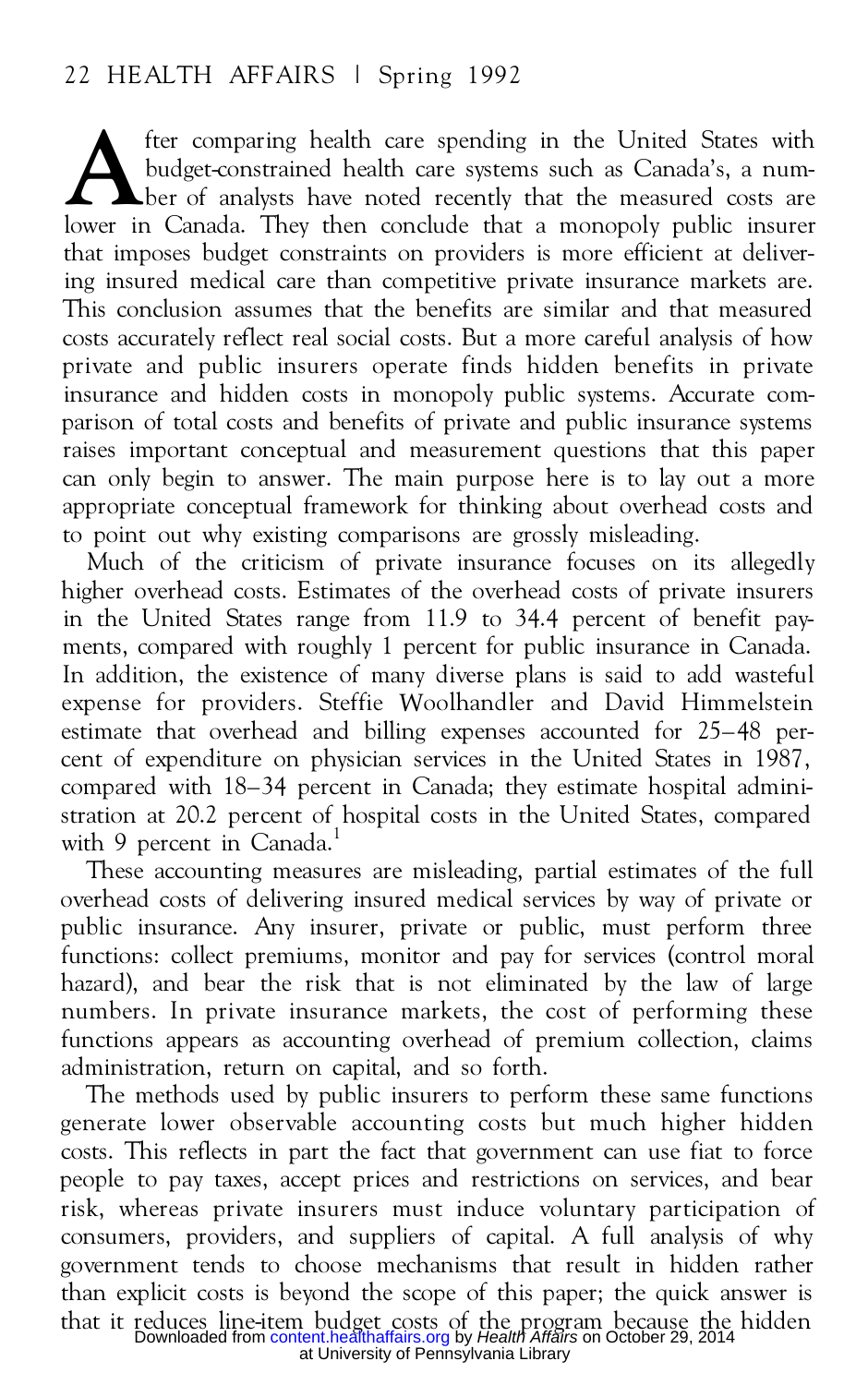costs are off-budget. The more limited objectives here are to point out the hidden costs imposed by public insurers that are the analogue of the overhead costs incurred under private insurance, and to present a more accurate but still very rough estimate of the true overhead costs of the Canadian system relative to the U.S. system.

Existing empirical studies compare Canada's Medicare with private insurance as it currently operates in the United States. But the relevant comparison for the national health insurance debate in the United States is between a monopoly public system and a private insurance system with government intervention only where necessary to achieve goals of efficiency and equity. Such a system would eliminate wasteful distortions present in the current U.S. system but would assure that coverage is universal and affordable. My colleagues and I have described such a system elsewhere, but to estimate its overhead costs would be speculative.<sup>2</sup> The conceptual discussion here compares overhead costs under monopoly public insurance and competitive private insurance markets in general but draws on actual experience in Canada and the United States for empirical evidence. Since my focus is on overhead costs, I do not attempt to measure all inefficiencies that result from U.S. tax and regulatory policies that are neither essential nor desirable features of a well-designed private insurance system. In particular, I do not address the hidden costs of the tax subsidy to employer contributions, as it affects the price, quantity, and quality of medical care.<sup>3</sup> I also do not attempt to measure losses from less-than-optimal coverage of the uninsured. However, in discussing the empirical estimates of overhead costs of U.S. private insurance, I point out (without attempting to quantify) where current tax and regulatory policies tend to result in higher overhead costs than would occur in a well-designed private insurance system.

### **Components Of Overhead In U.S. Private Insurance**

Woolhandler and Himmelstein, and others following them, first esti mate overhead as a percentage of benefit payments in both countries and then convert this to a measure of overhead dollars per capita.<sup>4</sup> This biases the comparison against the country with higher benefit payments per capita: the same overhead percentage applied to larger benefits per capita yields higher overhead dollars per capita, simply reflecting the fact that delivering additional benefits entails some additional overhead cost. To avoid this bias, I make comparisons here in terms of percentage of either premiums or benefit payments, not dollars per capita.

A second fallacy is to use the expense ratio (ratio of expenses to claims payments) reported by private insurers as an estimate of their overhead costs. For example, the Citizens' Fund reports that administrative, mar-Downloaded from [content.healthaffairs.org](http://content.healthaffairs.org/) by Health Affairs on October 29, 2014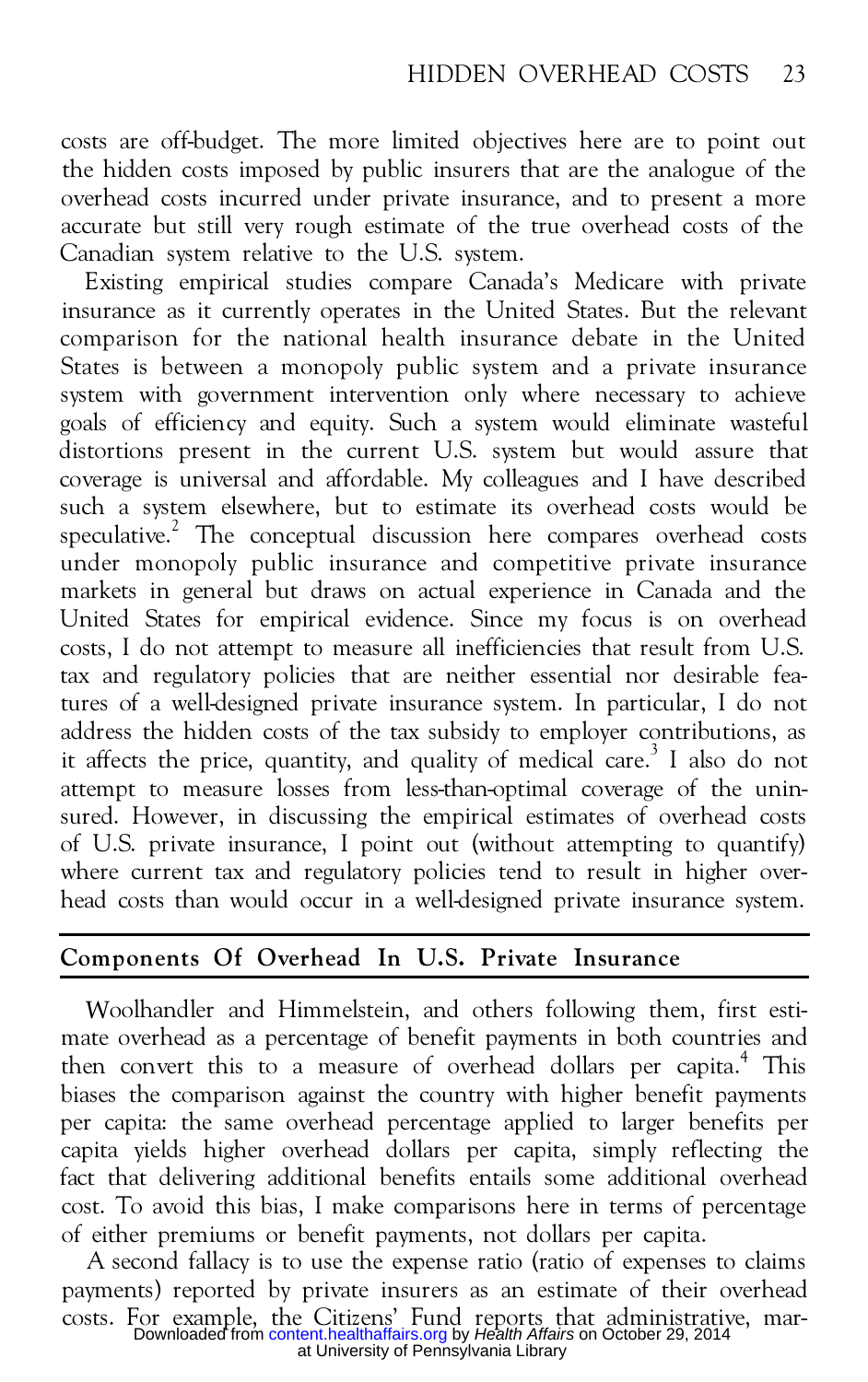keting, and other overhead expenses of commercial insurers accounted for \$14.9 billion in 1988, compared with \$44.5 billion in claims pay ments.<sup>5</sup> The resulting expense-to-claims ratio of 33.5 percent is interpreted as a measure of insurers' inefficiency. This fails to recognize the administrative functions that commercial insurers perform for self-insured employer plans. By 1990, 59 percent of employers self-funded their group health plans, including 37 percent of firms with under 500 em ployees.<sup>6</sup> Commercial insurers that provide administrative services to self-funded employer plans necessarily have a high reported expense-toclaims ratio because claims payments appear as a cost on the balance sheet not of the insurer but of the self-insured firms.<sup>7</sup>

The national health accounts estimate the overhead of private insur ance as 10.5 percent of premiums, or 11.7 percent of benefit payments, for 1987. Exhibit 1 breaks down these administrative overhead compo nents by size of firm. By contrast, overhead of public insurers in Canada is 0.9 percent of total spending, or roughly 1 percent of benefit pay ments.<sup>8</sup> Overhead for U.S. private insurers is estimated as the difference between premium payments and benefit payments, adjusted for divi dends and other retroactive premium adjustments.<sup>9</sup> This difference includes premium taxes (roughly 2.3 percent), return on capital (roughly<br>3.5 percent), and investment income (1.5 percent) for commercial<br>insurers and some Blue Cross/Blue Shield plans. These components<br>should be natted out 3.5 percent), and investment income (1.5 percent) for commercial should be netted out for purposes of fair comparison with overhead of a public insurer.<sup>10</sup> Premium taxes are a pure transfer to state governments. Investment income is a return to policyholders for advance payment of premiums. Return on capital is netted out because of the difficulty of estimating the analogous cost for public insurers.<sup>11</sup>

With these adjustments, private insurance in the United States-in cluding commercial insurers, the Blues, other plans, and self-insurers-

| Exhibit 1                                                                  |  |  |  |  |
|----------------------------------------------------------------------------|--|--|--|--|
| Administrative Expense Breakdown For U.S. Conventional Insurance Plans, As |  |  |  |  |
| Percentage Of Incurred Claims                                              |  |  |  |  |

| I electriage Of Incurred Claims                               |                          |                           |                              |                             |                    |                    |                       |
|---------------------------------------------------------------|--------------------------|---------------------------|------------------------------|-----------------------------|--------------------|--------------------|-----------------------|
| Number of<br>employees                                        | Claims<br>administration | General<br>administration | credit                       | Interest Risk and<br>profit | Commissions        | Premium<br>taxes   | Total                 |
| $1 \text{ to } 4$<br>$5 \text{ to } 9$<br>$10 \text{ to } 19$ | 9.3%<br>8.6<br>7.2       | 12.5%<br>11.2<br>9.2      | $-1.5\%$<br>$-1.5$<br>$-1.5$ | 8.5%<br>8.0<br>7.5          | 8.4%<br>6.0<br>5.0 | 2.8%<br>2.7<br>2.6 | 40.0%<br>35.0<br>30.0 |
| 20 to 49<br>50 to 99<br>$100$ to $499$                        | 6.3<br>4.3<br>4.1        | i.6<br>4.8<br>4.0         | $-1.5$<br>$-1.5$<br>$-1.5$   | 6.8<br>6.0<br>5.5           | 3.3<br>2.0<br>1.6  | 2.4<br>2.3         | 25.0<br>18.0<br>16.0  |
| 500 to 2,499<br>2,500 to 9.999<br>10,000 plus                 | 3.9<br>3.8<br>3.0        | 3.2<br>1.4<br>0.7         | $-1.5$<br>$-1.5$<br>$-1.5$   | 3.5<br>1.8<br>1.1           | 0.7<br>0.3<br>0.1  | 2.2<br>2.2<br>2.1  | 12.0<br>8.0<br>5.5    |

**Source:** Congressional Research Service, "Costs and Effects of Extending Health Insurance Coverage" (Report prepared for the House Committees on Education and Labor and Energy and Commerce and the Senate Special Committee on Aging. 1988). Source: Congressional Research Service, "Costs and Effects of Extending Health Insurance Coverage" (Report pre<br>House Committees on Education and Labor and Energy and Commerce and the Senate Special Committee on .<br>Estimates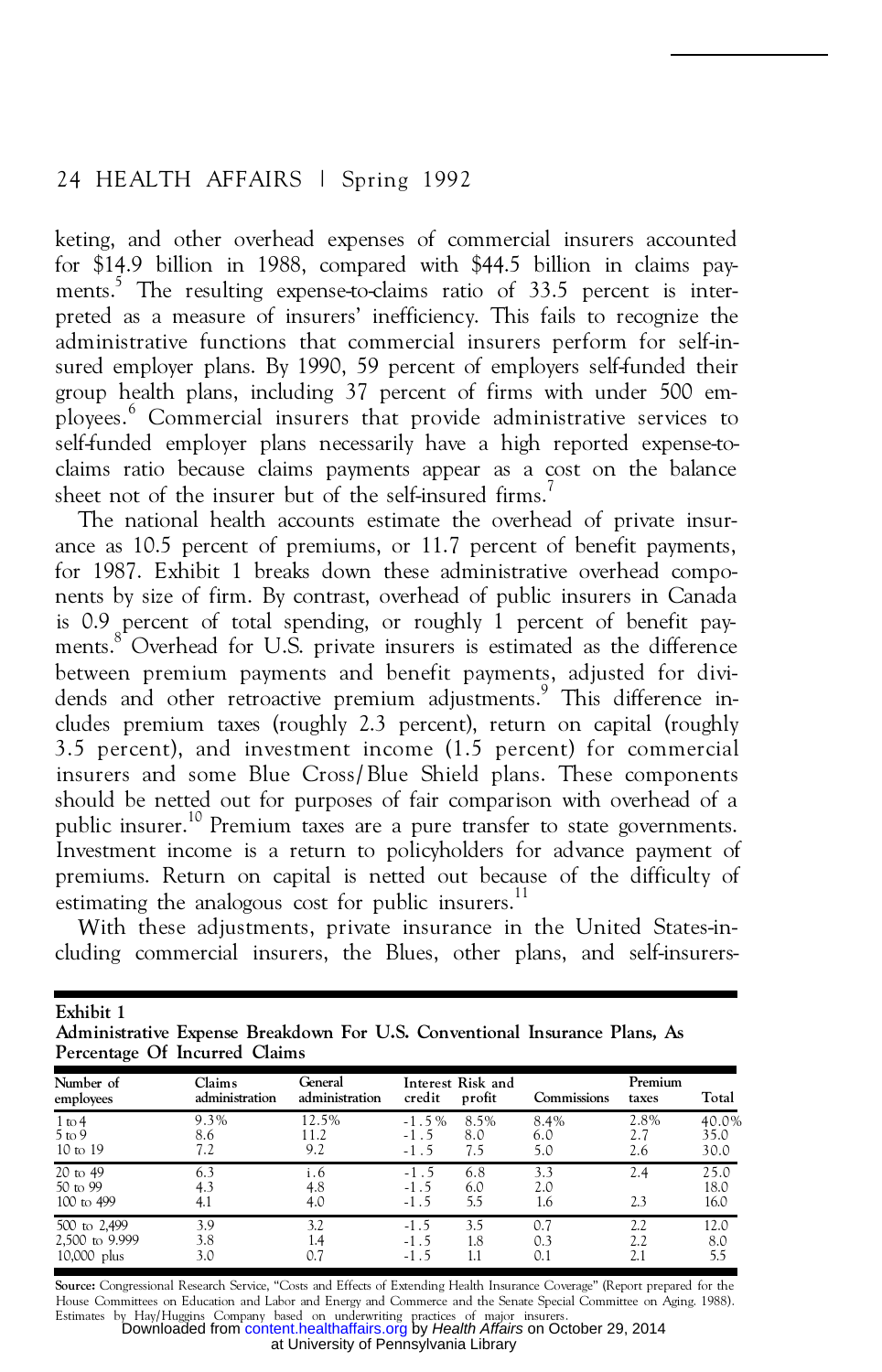entails an overhead rate of roughly 7.6 percent of benefit payments, net of premium taxes, return on capital, and investment income. Although this exceeds the reported overhead rate of 0.9 percent for Canada, the picture changes if one adjusts for major hidden costs in Canada. I return to this point later.

In a world of perfect information and cost-free transactions, it might be accurate to say that overhead expenditures of insurers are pure waste. But in the real world, where obtaining information and negotiating and enforcing contracts is costly, such expenditures can serve a useful function. In competitive markets, private insurers incur overhead cost only to provide benefits or to help avoid even larger costs to policyholders.

**Medical underwriting.** Medical underwriting, the process of deter mining clients' medical risk, is one of the most frequently criticized features of competitive private insurance markets. But it accounts for less than 2 percent of claims costs, largely because self-insured or experi ence-rated firms, which cover the majority of privately insured individu als, do not use it.<sup>12</sup> Medical underwriting is most common in the individual and small-group markets, which account for only roughly 25 percent of all privately insured individuals.<sup>13</sup> Moreover, the view that underwriting is pure waste from a social perspective is overstated, because risk rating of premiums can discourage risky or unhealthy lifestyles.

Eliminating medical underwriting implies cross-subsidies from people who use little medical care to those who use much care, not all of whom are in poor health or have low incomes. If the social objective is greater equality of income after expenditures for health insurance, this can be achieved more fairly by subsidizing the cost of health insurance for high risks through general revenues than by arbitrary cross-subsidies to high risks from low risks who happen to be in a community-rated insurance pool.<sup>14</sup> Thus, objections to underwriting under the status quo result from the failure of other policies to make coverage affordable to the poor and high risks, rather than from a waste that is intrinsic to private insurance.

**Claims administration.** Claims administration is the largest overhead component, accounting for 3–4 percent of benefit payments. This reflects the costs of monitoring and paying claims in fee-for-service plans; costs of information systems to monitor patients' and providers' use in managed care plans; and costs of implementing provider-targeted incentive systems in health maintenance organizations (HMOs).

This category is often erroneously viewed as pure waste, since it involves denying coverage and imposes costs on patients and providers. However, benefits accrue from controlling incentives to overuse medical care when the patient is insured (moral hazard). Insurance, whether private or public, provides financial protection by reducing the point-of purchase prices of medical care to patients. This creates incentives for Downloaded from [content.healthaffairs.org](http://content.healthaffairs.org/) by Health Affairs on October 29, 2014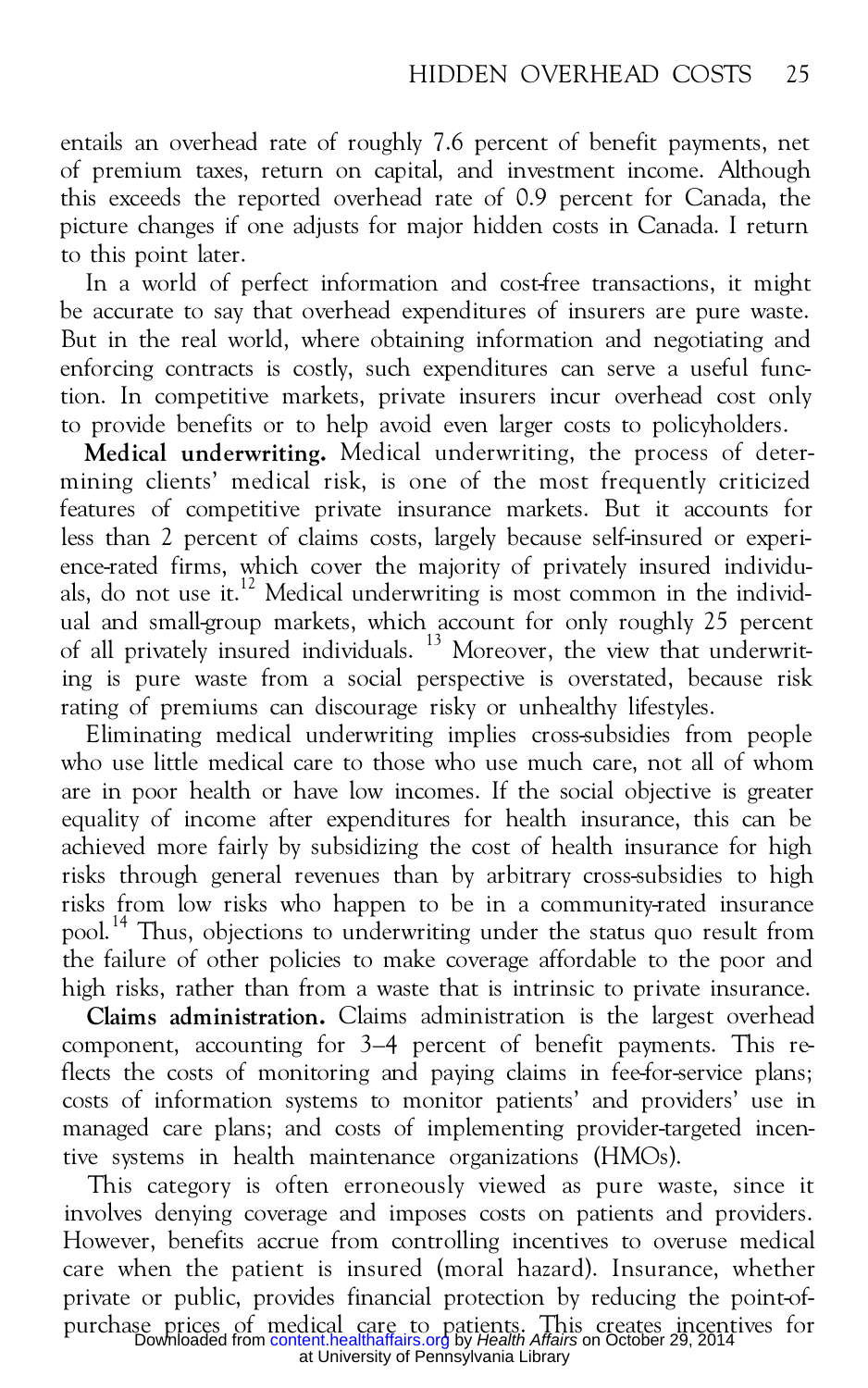patients to use services that are worth less than their full cost. Providers tend to be willing to comply, since this best serves the interests of the individual patient in the short run and (in conventional insurance) also benefits the provider's pocketbook. But because premiums for the group must cover the full cost, consumers benefit in the long run if insurers control use of care that is not worth its cost.

Private insurers compete by devising ways to control moral hazard more cost-effectively, including structured copayments, utilization re view, case management, selective contracting with preferred providers, and provider-targeted financial incentives such as capitation and other risk-sharing forms of prospective reimbursement. The costs of imple menting these strategies appear as claims administration costs to insur ers, providers, and patients. The increase in overhead expense during the 1980s noted by Woolhandler and Himmelstein is not surprising, since it was a time of intense innovation in strategies to control moral hazard.<sup>15</sup> But the offsetting benefit of spending to control moral hazard is the reduction in deadweight loss (difference between premium cost and value of benefits) that occurs if use is unconstrained. In a competitive environment, insurers incur costs to control moral hazard only as long as this yields at least equivalent savings from control of overuse.<sup>16</sup> The total overhead cost of insurance, from the patient's perspective, is measured overhead plus deadweight loss from moral hazard.

Competition creates incentives for insurers to minimize this total overhead cost (administration expense plus deadweight loss). There is no reason to believe that resulting costs would be socially excessive, in the absence of other distortions. However, the current tax subsidy to employer contributions subsidizes spending on insurance overhead and medical services. Spending on claims administration under the status quo is therefore likely to be excessive and higher than it would be if open-ended tax subsidies were eliminated. With this caveat on account of the tax subsidy, the emerging dominance of point-of-service plans (where copayments vary according to consumers' choice of providers) is strong evidence that consumers differ in their willingness to accept copayments or limited choice of providers, that this differs by type of medical service, and that many consumers are willing to pay slightly higher administrative costs brought on by this level of complexity.

**Burden on providers and patients.** Operating a system of diverse, complex insurance plans also entails higher overhead costs for providers and consumers than would a single uniform system. Some have viewed these costs as additional waste. However, the magnitude of these costs has been exaggerated, and the offsetting benefits have been ignored.

Woolhandler and Himmelstein estimate that physician and clerical staff time accounts for 25–48 percent of physicians' total billings in the at University of Pennsylvania Library Downloaded from [content.healthaffairs.org](http://content.healthaffairs.org/) by Health Affairs on October 29, 2014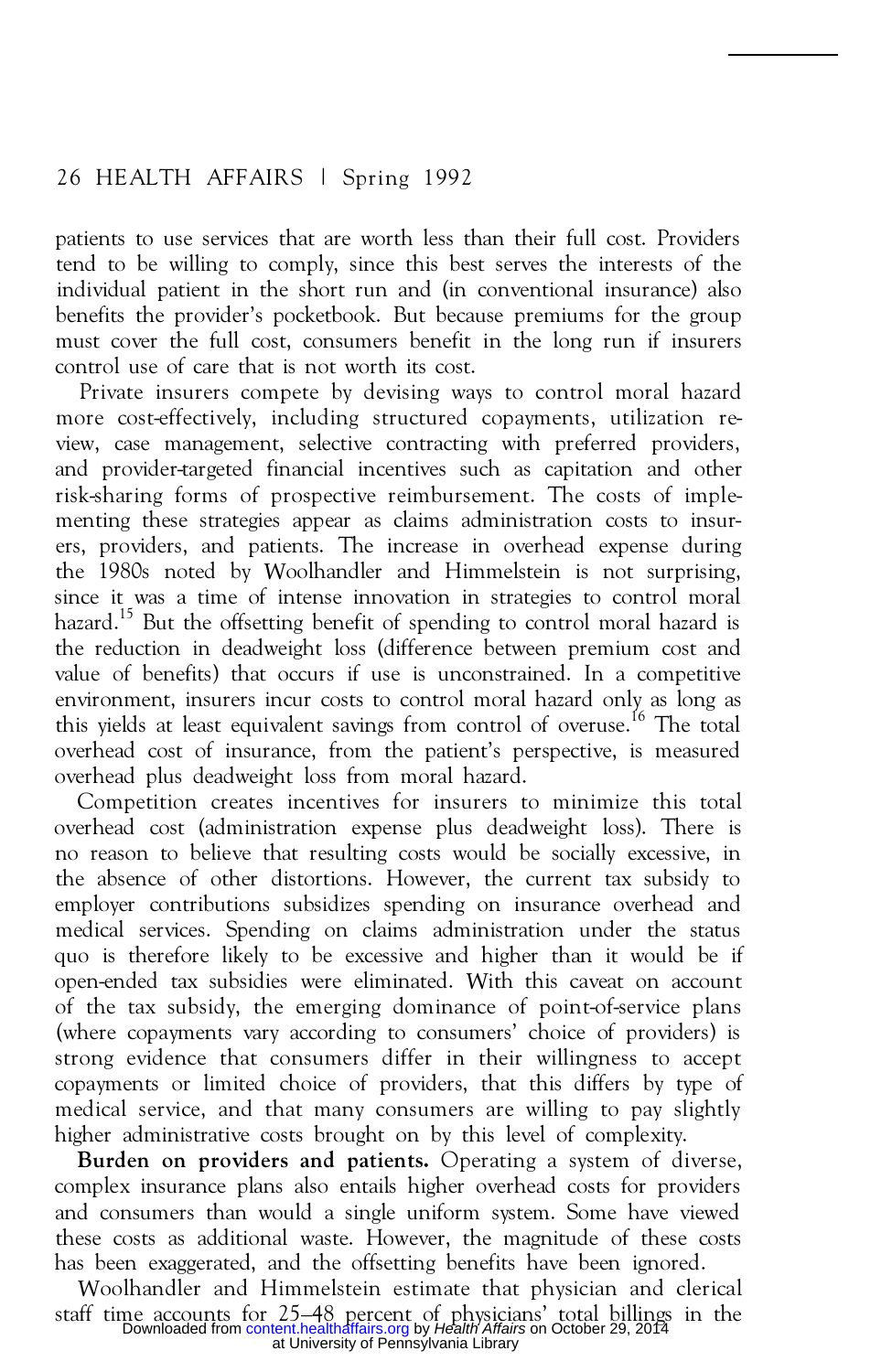United States, compared with 18–34 percent in Canada.<sup>17</sup> The higher estimate for the United States assigns all of the difference in physician overhead except medical liability to excess administrative costs and is almost certainly too high, as Woolhandler and Himmelstein acknowledge. In Canada, office-based physicians employ fewer nonphysician personnel, capital, and supplies because the physician fee schedule designed to discourage the performance of procedures in physicians' offices. Physicians can bill only for evaluating procedures, not for the "technical" component that covers input costs other than the physi cian's time, to discourage the proliferation of capital equipment to ambulatory settings.<sup>18</sup> By contrast, the U.S. reimbursement system permits fees that cover the cost of these items required to perform in-office procedures; this is reflected in higher total nonphysician input costs for U.S. office-based physicians. Thus, the lower figure of 25 percent is probably a more accurate measure of insurance-related costs for U.S. physicians, which may be compared with 18 percent for Canada.

Regardless of the empirical estimates, it seems plausible that insurance that controls moral hazard through price- and information-based strate gies (the U.S. approach) will entail higher reported overhead costs for providers than does insurance that relies on patient time and other nonprice forms of rationing (the Canadian approach), and that these provider overhead costs may increase with the diversity of insurance plans. Yet there is good reason to believe that the costs of the complexity and diversity of coverage in competitive insurance markets have more than offsetting benefits. Control of moral hazard through price- and information -based strategies requires time and effort of patients and providers–filling in forms and proving that services were medically justified, appropriately priced, and covered by the terms of the insurance contract. But insurers cannot ignore these costs and treat the time of providers and patients as a free resource. On the contrary, competition forces insurers to internalize costs that they impose on patients and providers; these costs influence the prices patients are willing to pay and the terms on which providers -are willing to participate.

Thus, the diversity of insurance plans that emerge in competitive insurance markets reflects the diversity of patients' preferences between premiums, copayments, paperwork, and restrictions on freedom of choice; and the willingness of providers to trade off among higher reimbursement, freedom of practice style, and administrative expense. The more homogeneous patients' preferences are, the more likely that a provider can achieve the desired patient load with only one type of plan.

Excessive diversity and costs can arise if insurance markets are imperfectly competitive, for example, because consumers and providers are imperfectly informed about each plan's true "quality." For example, if Downloaded from [content.healthaffairs.org](http://content.healthaffairs.org/) by Health Affairs on October 29, 2014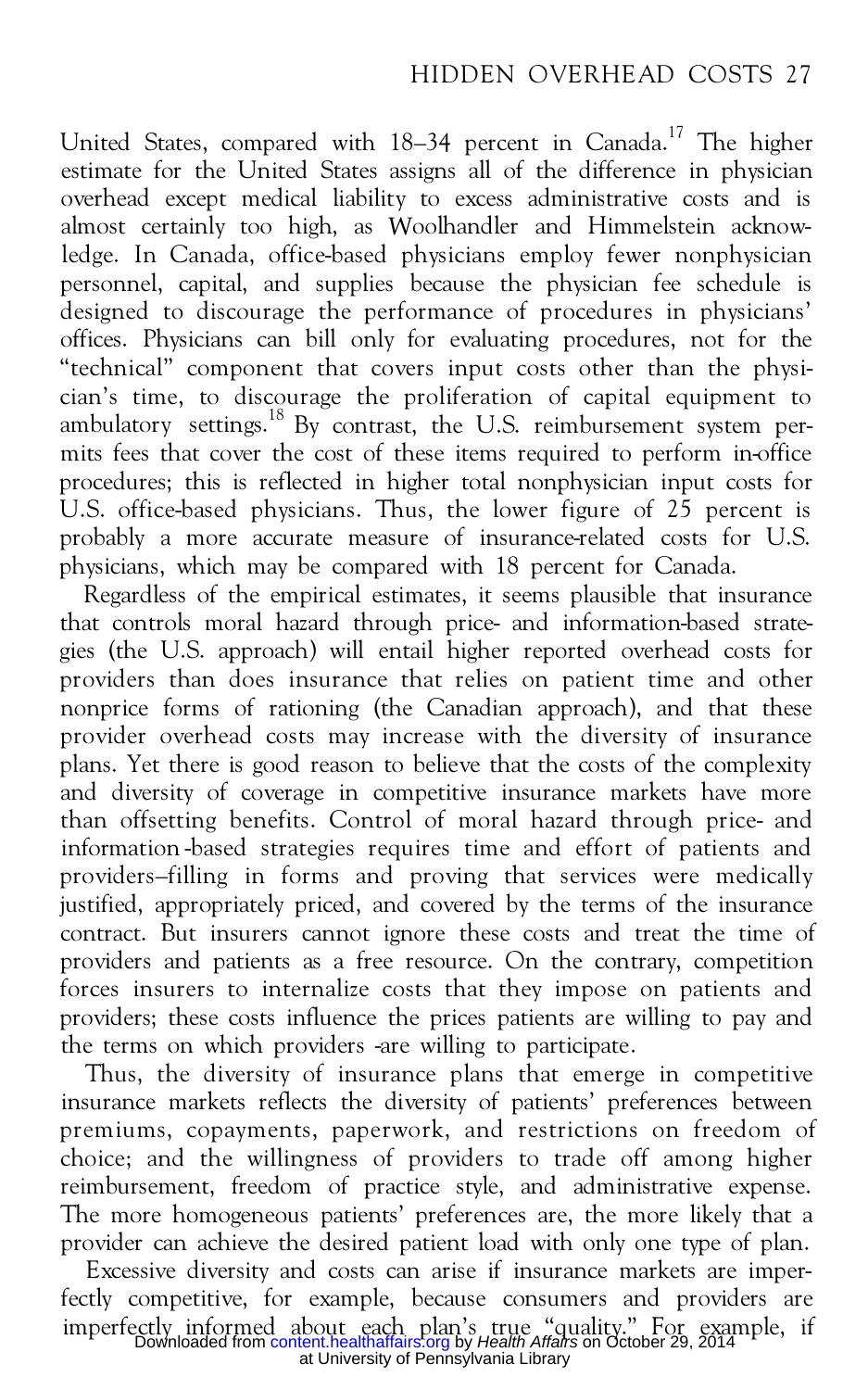Plan B's utilization review requires different procedures than Plan A's but they are operationally equivalent, there is no allocative benefit from adding Plan B, and any additional cost from adding Plan B is waste. But competitive pressures tend to reduce waste from excessive diversity. A "me-too" Plan B that was considering entering the market would minimize costs and be more attractive to providers if it simply copied Plan A's forms and strategies. Remaining diversity costs are further reduced by intermediaries that consolidate forms, utilization review programs, and so on, if differences are truly spurious. The technologies of moral-hazard control are still evolving; thus, the cost of maintaining a diversity of plans may fall from its current level. This is no different from the life cycle of any new technology-competition to develop cost-effective<br>models continues until a long–run equilibrium is reached with a prod-<br>uct/price mix that reflects the diversity of consumers' preferences.<br>The patential for

The potential for excessive diversity exists in all markets but is not normally considered a reason to prefer a public monopoly. The propensity for excessive entry into the market is directly related to the potential monopoly profits, but this is not significant in health insurance, because regulatory barriers to entry are generally low and because self-insurance is a feasible option even for moderate-sized employers. Consumer infor mation *ex ante* may be imperfect, but this is reduced by the role of benefit managers, agents, and experience. Indeed, consumers gain information from experience much more rapidly with health insurance than with other forms of insurance where claims are less frequent.

However, two features of the existing U.S. health care system increase the likelihood of excessive diversity. First is the tax subsidy to employer contributions, which effectively subsidizes insurance overhead as well as medical services. Second is state regulation of commercial insurers, which together with the Employee Retirement Income Security Act (ERISA) exemption has contributed to the proliferation of separate plans, as employers increasingly self-insure to avoid the costs of state mandated benefits, high-risk pools? free-choice laws, and other regulatory constraints.<sup>19</sup> The number of plans and systemwide costs may therefore be excessive, if each plan entails some fixed costs. However, since costs imposed on providers are internalized to employer-sponsored plans, excessive proliferation of distinct types of plans should not occur. In fact, many employers use standard plans.

The flip side of higher overhead costs accompanying a health care market that offers choices among plans is that diverse consumer prefer ences are better satisfied than if all consumers must accept a uniform public plan. There probably is excessive diversity and some wasteful overhead in current U.S. private health insurance. But this is caused largely by tax and regulatory distortions. Absent these distortions, there at University of Pennsylvania Library Downloaded from [content.healthaffairs.org](http://content.healthaffairs.org/) by Health Affairs on October 29, 2014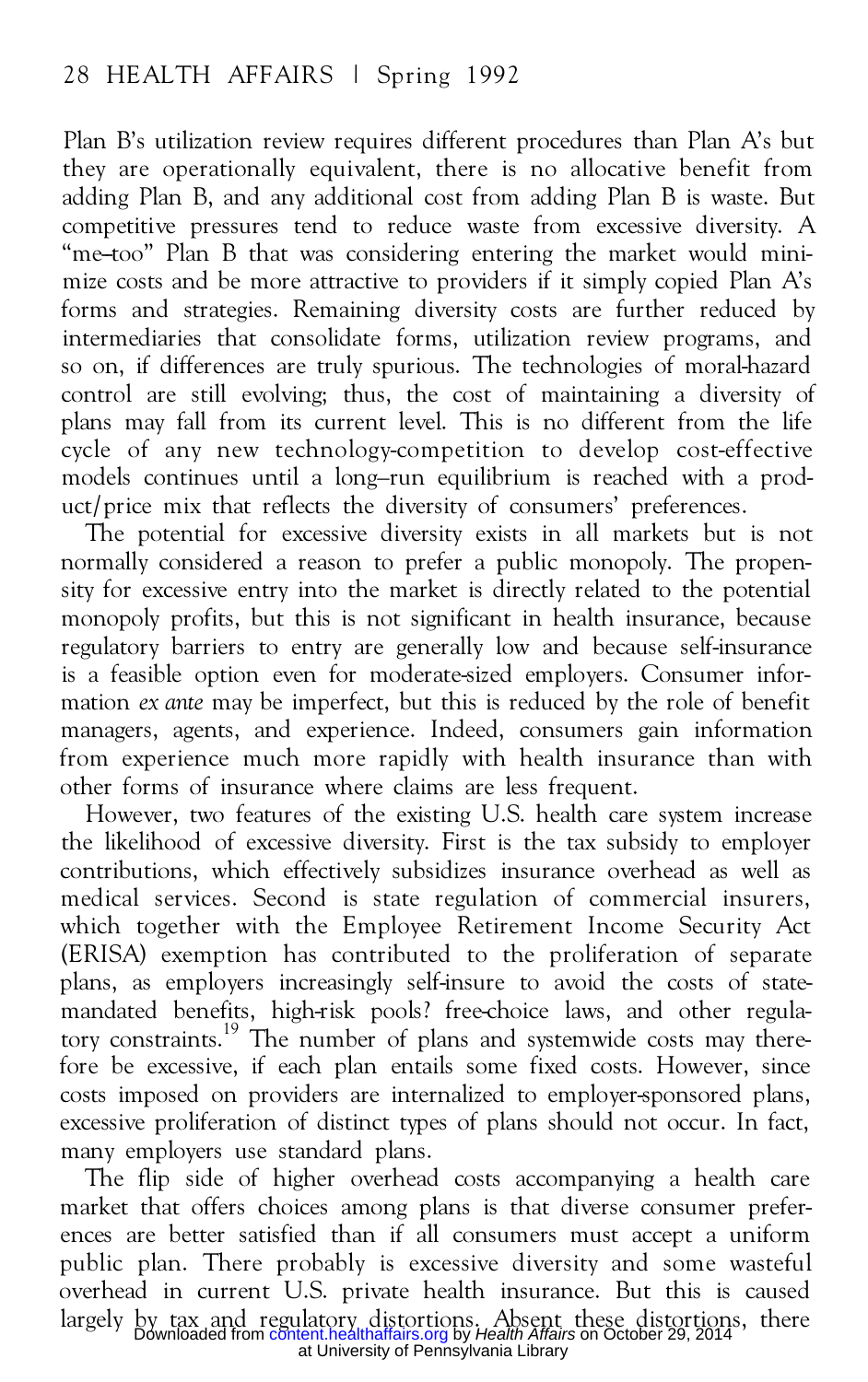is no more reason to expect excessive diversity in health insurance than in other financial service markets.

The presumption that insurers internalize paperwork costs that they impose on patients and providers does not apply to Medicare and Medicaid; costs that these programs impose on providers may therefore be excessive. Because this cannot be factored out, reported overhead costs of U.S. providers overstate the costs attributable to private insurance.

**Risk and profit.** The risk and profit component of private insurer overhead reflects return on capital held as a buffer against unanticipated economywide shocks to aggregate losses. The adequacy of these buffer funds relative to liabilities is frequently used to measure the quality of an insurer, The return on capital is therefore a cost of supplying "quality" insurance in a world where macroeconomic factors are uncertain.

Public insurers face similar risks, but most public programs do not hold adequate buffer funds. Unanticipated shocks to the loss distribution are simply shifted to taxpayers, through tax increases or reductions in other government programs, or are borne by patients or providers through limits on service or delayed reimbursement. In the United States, the increase in tax rates to shore up the Medicare Hospital Insurance trust fund illustrates shifting risk to taxpayers; Medicaid budget caps that have resulted in delayed or partial reimbursement of providers are a way of shifting risk to providers and to patients, if providers become less willing to take Medicaid patients.

In Canada, provincial governments have absorbed deficits of hospitals that are unwilling or unable to stay within their budgets, thereby shifting costs to either taxpayers or other program beneficiaries, depending on how the overall provincial budget is brought into balance.<sup>20</sup> Physician expenditure targets shift risk to providers and to patients, if physicians reduce hours of work as they approach expenditure ceilings. The re ported overhead of public insurers does not reflect these risk-bearing costs that are shifted to taxpayers, providers, or patients.

A monopoly public system does eliminate the firm-specific risk related to market share and risk selection. However, the risk related to macro factors remains and is shifted to individuals who are not specialized in risk bearing, in contrast to private insurers that diversify through capital markets. Indeed, risk bearing in public systems is particularly inefficient, to the extent that risk is shifted to patients and providers who incur other losses that are positively correlated with the shock to the public medical system. For example, an economic downturn may leave a patient unemployed and unable to find a doctor if public deficits have stalled reimbursement through public programs. The real social cost of risk therefore actually may be higher in public systems.

The more common argument, that monopoly insurers have lower at University of Pennsylvania Library Downloaded from [content.healthaffairs.org](http://content.healthaffairs.org/) by Health Affairs on October 29, 2014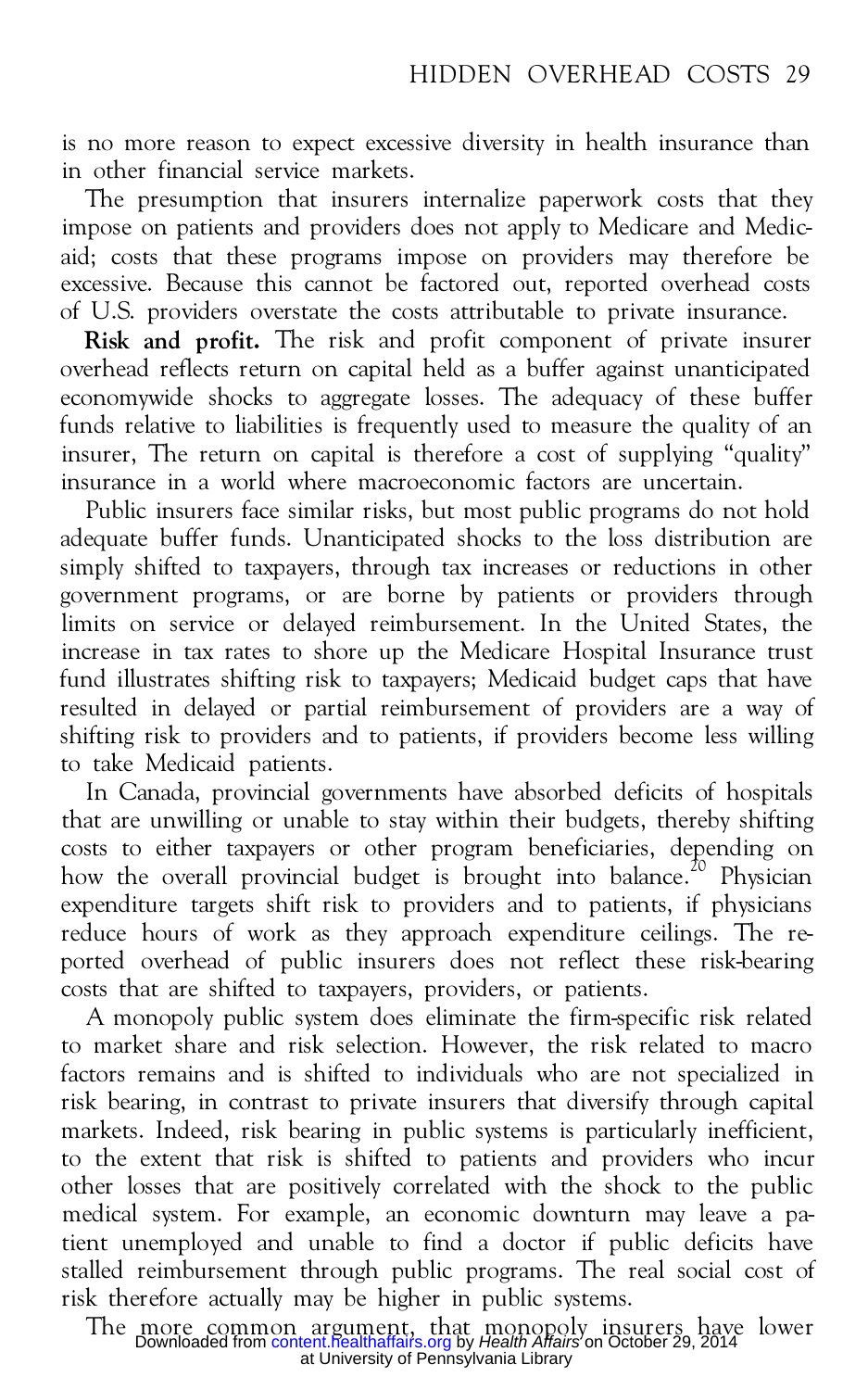costs of risk and other functions because of the larger risk pool, is inconsistent with the evidence. In any competitive market, if there are significant economies of scale, large firms tend to drive out smaller firms over time. However, the survival of both small and large insurers indi cates that scale economies from risk pooling are eliminated at fairly small scale or can be achieved through reinsurance. For the critical insurance functions related to control of patient and provider moral hazard, scale economies are probably exhausted at quite small scale. The fact that Medicare contracts out its claims administration to local inter mediaries and is attempting to enroll beneficiaries in private HMOs instead of developing its own is further evidence suggesting that national insurers do not have a significant scale advantage over local insurers.<sup>21</sup>

#### **Overhead Costs Of Monopoly Public Insurers**

A monopoly public insurer must perform the same basic functions as a private insurer: collecting premium revenues, paying providers, controlling moral hazard, and adjusting to nondiversifiable risks. But the full costs of performing these functions are understated in reported measures of overhead costs. Also omitted are deadweight costs (forgone net benefits) from forcing everyone to have the same level and type of insurance and other production and consumption distortions that should be viewed as overhead costs of the health insurance system.

**Hidden costs.** Public insurers generally use a much more limited range of strategies to pay providers and control moral hazard than private insurers use. There is striking similarity in these cost-control mechanisms among Canada, Germany, and Japan, where physicians remain independent private contractors and hospitals are quasi-private, not-for-profit entities.<sup>22</sup> All three countries pay physicians according to a fee schedule that has not kept pace with inflation; patient copayment is minimal (zero in Canada); and very little use is made of information based systems, utilization review, managed care, or provider risk sharing. Physician expenditure targets have been added in some Canadian provinces and in Germany, to control unbundling of services and increases in service volume in response to low fees. Canada controls hospital spending by annual budget caps for operating revenues and direct control over capital acquisition. By using provincewide fee schedules, with no patient copayments and essentially no provider- or patient-specific information systems, Canada has achieved lower reported insurer and provider over head costs than have U.S. private insurers.

But the public insurer imposes hidden costs of moral-hazard control on patients that are the analogue of private-sector claims administration expenses. These hidden costs include excessive patient time costs that Downloaded from [content.healthaffairs.org](http://content.healthaffairs.org/) by Health Affairs on October 29, 2014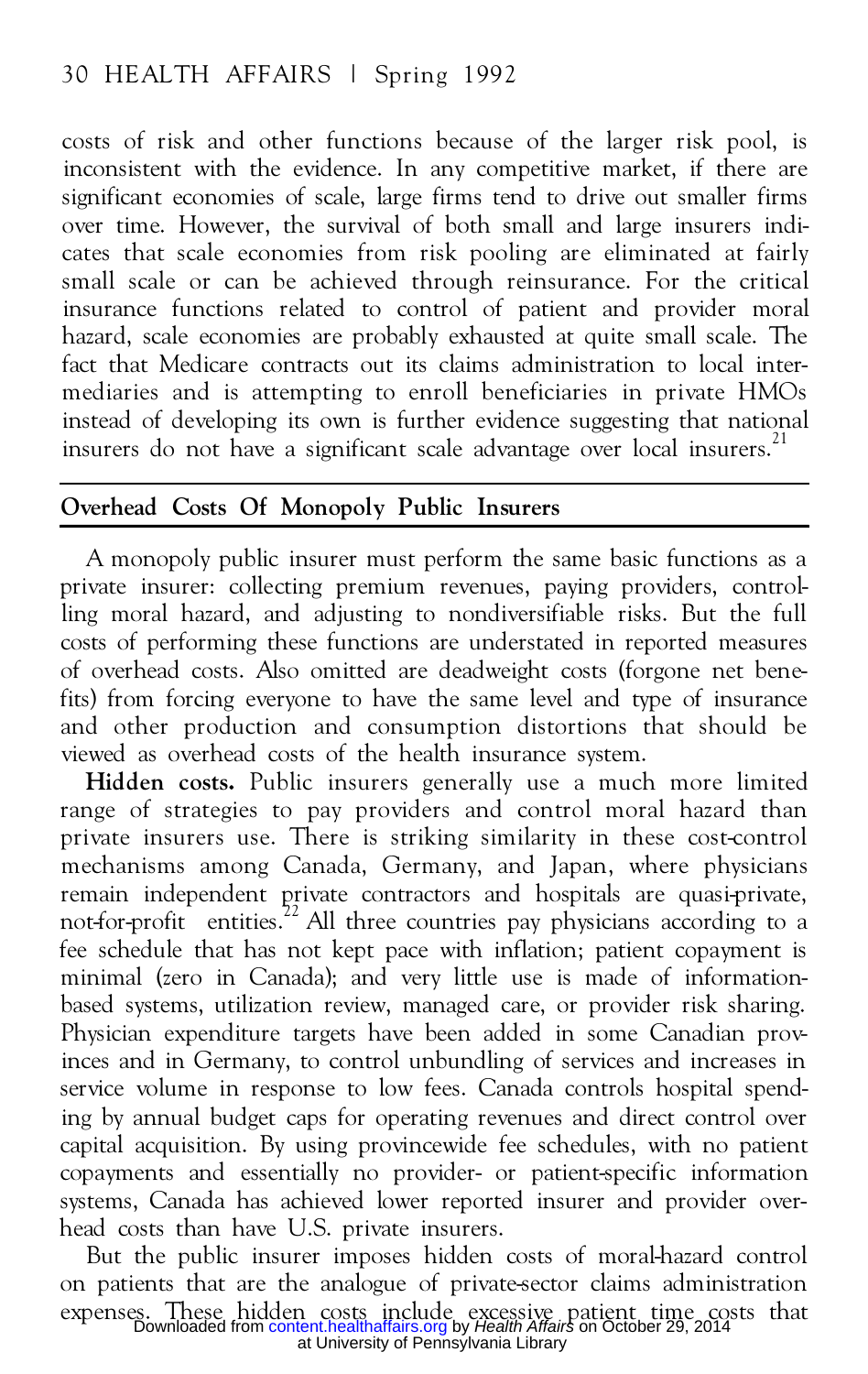result from proliferation of multiple short visits in response to controls on physicians' fees; diminished productivity and quality of life from delay or unavailability of surgical procedures; and loss of productivity due to underuse of some medical inputs.<sup>23</sup> Rough estimates suggest that these hidden overhead costs of public insurers exceed the measured overhead costs of private insurance. This is not surprising, since monop oly public insurers have weaker incentives than private insurers to minimize overhead borne by patients and providers.

Patient time costs. Because of physicians' adjustments to fee schedules that have not kept pace with inflation, patients in Canada and Japan must make multiple visits to receive the services previously pro vided in a single visit. This reduction in real services per physician encounter, increase in number of encounters, and resulting increase in patient time costs is one mechanism used to ration the excess demand created by making care free to patients. The scant evidence from Can ada confirms this hypothesis. In Quebec, in the two years immediately after the introduction of universal health insurance, home visits dropped by 63 percent, telephone consultations fell by 41 percent, physician time spent per office visit declined by 16 percent, and office visits rose by 32 percent.<sup>24</sup> Nevertheless, physicians' relative net income increased over  $\overline{30}$  percent in the same period.<sup>25</sup> In Japan, the increase in patient time costs is more dramatic because fee controls have been more stringent. Physician visits last roughly five minutes, and the Japanese average the costs is more dramatic because fee controls have been more stringent.<br>Physician visits last roughly five minutes, and the Japanese average<br>twelve visits to the physician each year-roughly three times as many as<br>America Americans, whose average visit length is fifteen to twenty minutes.

Victor Fuchs and James Hahn report that in 1985 real resources used per physician visit were 34–46 percent lower in Canada than in the United States and that Canadians made more visits per capita.<sup>26</sup> They conclude that Canadians receive more physician services and that the services are produced more efficiently. An alternative interpretation of these data is that the average duration of visit is shorter in Canada and that medical services are produced with a lower ratio of physician time and other medical inputs relative to patient time, because this is a rational response to constraints on reimbursement for physicians and a zero money price to patients. Unfortunately, these alternative interprerational response to constraints on reimbursement for physicians and a<br>zero money price to patients. Unfortunately, these alternative interpre-<br>tations cannot be resolved because the average length of physician/ patient encounter is not reported in this study and, more fundamentally, because the real health benefits per visit cannot be measured.

Thus, when public insurers eliminate price- and information-based mechanisms to control insurance-induced moral hazard, the main de vices that ration excess demand for physician services appear to be reduction in "quality" (medical resources per visit) and increase in patient time costs. Time costs rise because each visit entails fixed costs of at University of Pennsylvania Library Downloaded from [content.healthaffairs.org](http://content.healthaffairs.org/) by Health Affairs on October 29, 2014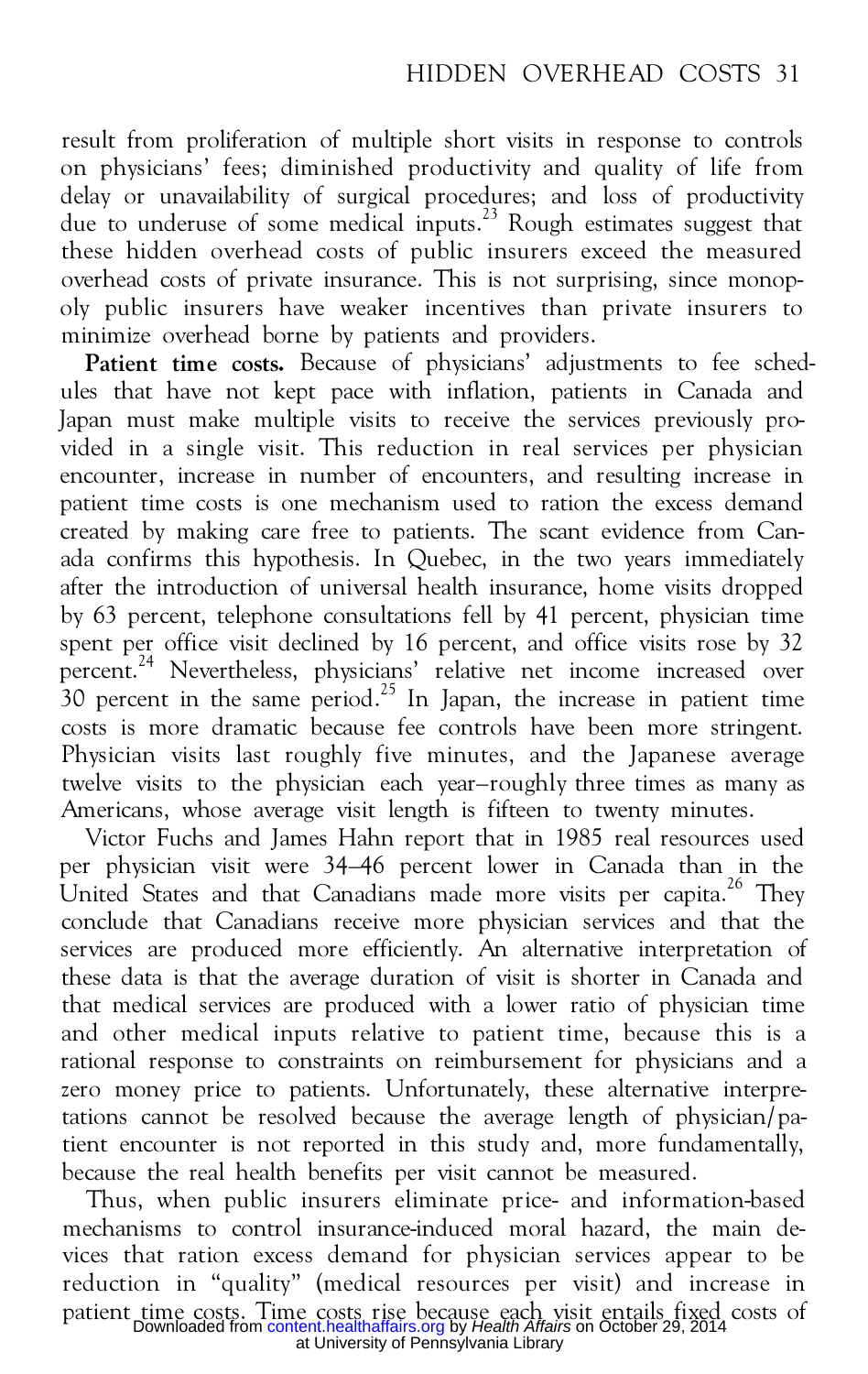travel and some waiting in the office, regardless of the duration of the visit. These excess patient time costs are excluded from the national health accounts, and thus from public visibility; their magnitude de pends on the price elasticity of demand for physician services and on whether rationing by time price allocates services to those who benefit most. Using an estimate of demand elasticity for general practitioner (GP) services of 0.2, excessive patient time costs are 10–110 percent of total expenditures on physician services, assuming that care is rationed to the highest-valued uses.<sup>27</sup> If rationing by patient time costs is relatively inefficient at selecting out medically needy cases, another hidden cost from rationing care without price- or information-based systems is that more serious medical complaints may go untreated.

Several objections may be raised to the conclusion that hidden costs of excess patient time and forgone benefits under nonprice rationing may equal or exceed total expenditures on physician services. First, should not a fair comparison include patient time costs under private insurance? The answer is no. The measure here is excess time costs, over and above the efficient level required to receive medical care in a well-designed, competitive private insurance system. Of course, the mix of patient time and physician inputs under current U.S. private insur ance is unlikely to conform to this benchmark, because of the tax subsidy and other distortions. But because the tax subsidy applies to medical and insurance inputs, not to patient time, there is more likely to be excessive use of medical inputs relative to patient time in the United States, and these input costs are already included in the national health accounts. Thus, there is no reason to add an estimate of excess patient time costs to the estimate of U.S. overhead. A second objection is that rationing by time rather than money price is more equitable. However, equity objections to using prices to control overuse are more efficiently addressed with income-related subsidies to assure that the poor can afford insurance coverage.

In conclusion, monopoly public insurers that tightly control physician fees while not charging patients for care and eliminating information based rationing incur significant hidden costs; they also underuse physi cian time if expenditure constraints are binding. The mix and the magnitude of these hidden costs depend on physicians' ability to circum vent the fee controls and maintain hourly earnings and on the exact methods for rationing the excess demand when care is free. But under reasonable estimates of demand elasticities, these costs could be at least as large as reasonable estimates of overhead costs of U.S. physicians.

**Advantages of a single buyer.** The evidence from Canada, and more strikingly from Japan, that tight physician fee schedules lead to excess patient time costs, is also relevant to the claimed advantage of a monop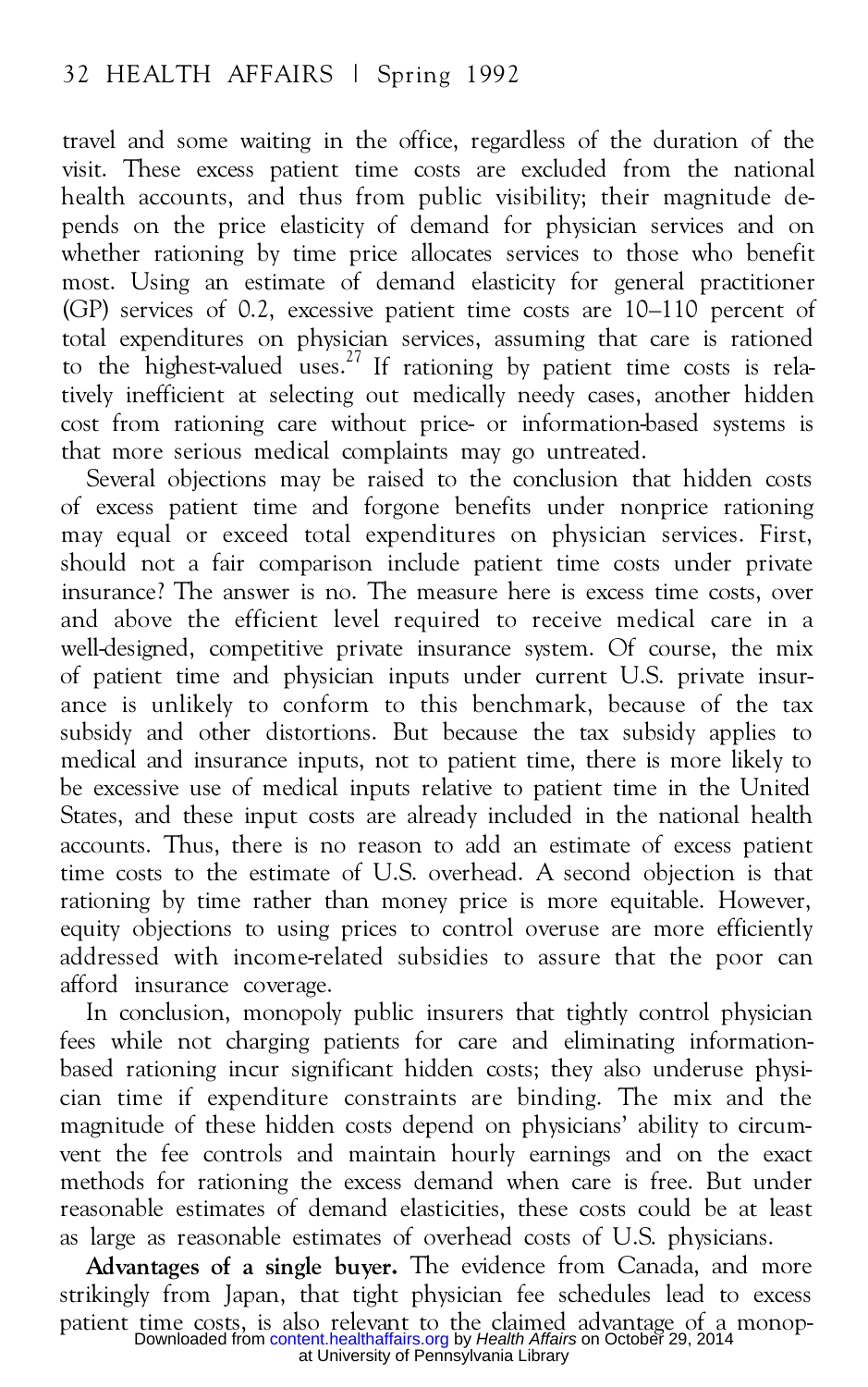oly public insurer in exercising monopsony (single-purchaser) power. Monopsony power could yield a distributional gain with no efficiency loss if a monopsony public insurer could control physicians' fees and incomes without any adverse effect on the supply of physicians. Evi dence to support this view is the fact that average net income of physicians is lower in Canada (\$82,740) than in the United States (\$132,300, in 1987 U.S. dollars); nevertheless, the number of physicians per capita has increased as fast in Canada as in the United States, and the average number of applicants per medical school opening is 4 in Canada (1.6 in the United States)<sup> $28$ </sup>

However, the relevant measure of physician supply depends on value added per physician, as well as number of physicians. Ineffective use of monopsony power simply distorts the input mix and leads to excessive patient time costs. Effective exploitation of monopsony power tends to reduce hours of work per physician, resulting in a loss of productivity. This loss can be avoided only if physician hours are totally inelastic in response to reduction in revenue per hour or if a monopsony public insurer can devise a system of reimbursement that extracts any monop oly rent (defined as returns in excess of opportunity cost) without affecting marginal incentives. Both of these conditions seem unlikely. Even if physicians earn monopoly rents in competitive private insurance markets, it is extremely difficult to design reimbursement systems that tax away these rents without reducing incentives to work. Low fee schedules and expenditure targets do not do it.<sup>29</sup>

The evidence that lower physician incomes have apparently not ad versely affected applications to medical schools in Canada relative to the United States does not prove that low fees have extracted monopoly rents without affecting productivity per physician. The income measure relevant to the decision to apply to medical school is the expected lifetime return on investment in medical training, relative to other career alternatives. This relative return may be higher in Canada for several reasons: costs of medical training there are more heavily subsi dized than in the United States; expected hours of work may be shorter; medical liability has less of an adverse effect, since the rate of malpractice suits is five times higher in the United States than in Canada; and expected returns and risk on other careers may differ.<sup>30</sup> The relevant question is whether a given level of physician effort can be obtained at lower social cost with a monopsony public insurer or with a system that relies on (undistorted) competitive private insurance markets, holding constant the malpractice climate and opportunities in other careers. A simple comparison of average annual incomes and number of applicants to U.S. and Canadian medical schools cannot answer this question.<sup>31</sup>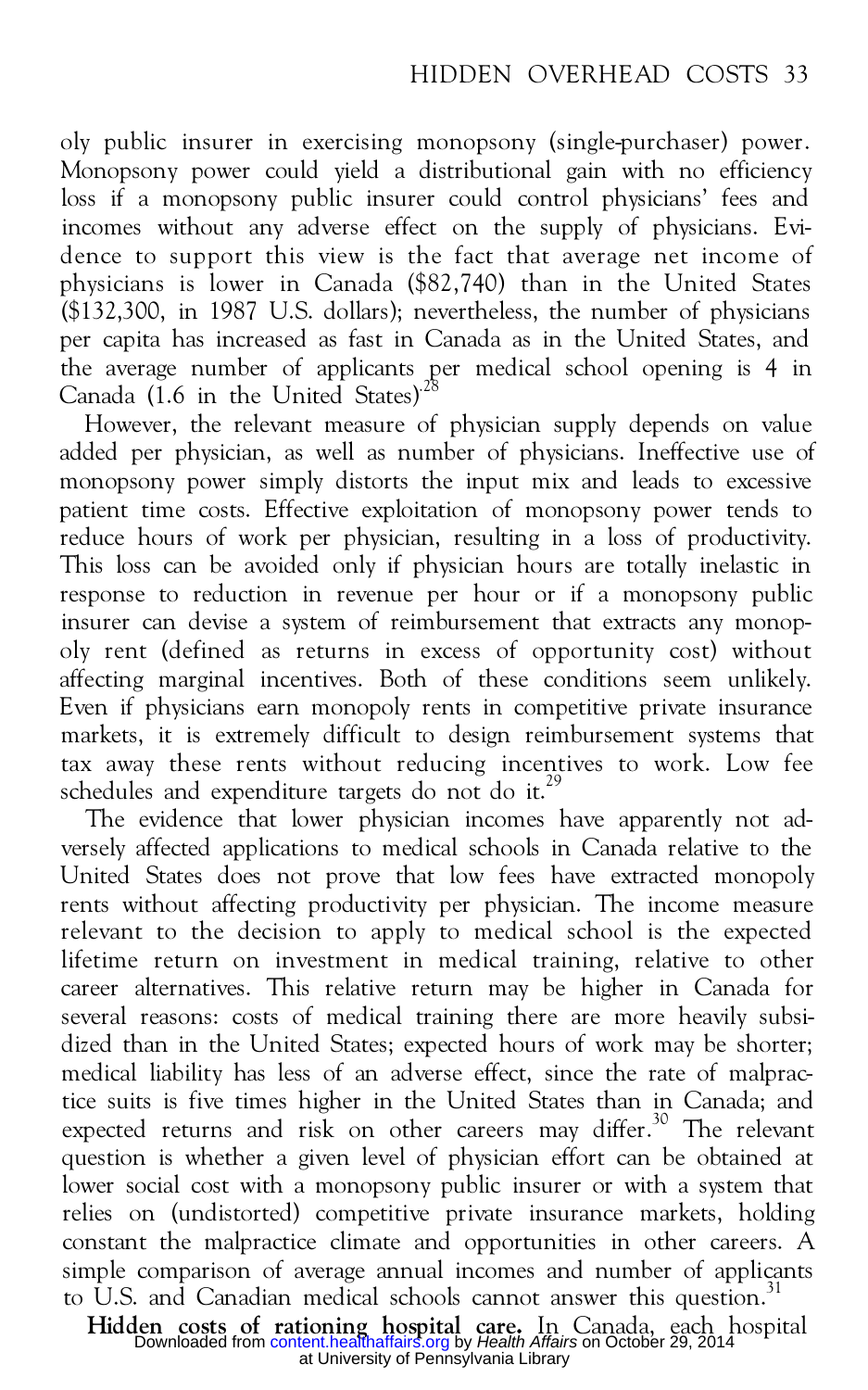negotiates an annual global operating budget with the provincial gov ernment. Capital expenditures are funded from a variety of sources, but approval is required from the same provincial agency that contributes a major share of the funding. These expenditure controls have resulted in a much slower growth of capital and labor inputs per hospital day ("service intensity") in Canada than in the United States, reflecting nursing hours, use of operating rooms, and capital-embodied technolo gies. Total hospital costs per capita are lower in Canada, although the number of admissions per capita and length-of-stay are 5.2 percent and 52 percent higher, respectively, in Canada than in the United States.<sup>32</sup>

However, access to acute care services is more limited in Canada. More hospital beds in Canada are occupied by elderly patients with average length-of-stay of over sixty days, despite waiting lists for acute care admissions. This is in part a predictable response to the incentives facing hospital administrators and employees under fixed budget constraints. If they increase the rate of surgical procedures, they receive no more revenue with which to purchase additional supplies or nursing time. Thus, increasing the number of acute care patients, given the fixed budget, simply adds to the stress and workload of existing staff. Con versely, hospital administrators and nonphysician personnel suffer no revenue loss (except to the extent that next year's budget is related to this year's admissions) and can enjoy an easier life if they keep the hospital beds full of 1ong-term patients whose daily requirements are relatively low or if they prolong length-of-stay for acute care patients. This is another example of increasing patient time costs relative to medical inputs in response to tight limits on provider reimbursement.

Robert Evans and colleagues tend to dismiss the increasing "rhetoric of underfunding, shortages, excessive waiting lists, and so on" as "part of the process by which providers negotiate their share of public resources–including their own incomes. . . . Since the boy always cries wolf (and must do so, given the political system of funding), one does not know if the wolf is really there. The political dramatics should not lead external observers into believing that the wolf is always at hand."<sup>33</sup>

However, recent survey evidence confirms that average wait and number of people waiting have increased, representing a real social cost.<sup>34</sup> The results are based on a survey of a random sample of specialists in British Columbia, for six common procedures performed by each specialty. The survey finds that while the average wait for some proce dures such as mastectomy is as short as two weeks, most procedures require waits of at least three months, and some require up to ten months. These findings refute the common allegation that waiting lists are artificially inflated by duplicative bookings or voluntary waiting.

This evidence may be biased upward because the survey was taken at University of Pennsylvania Library Downloaded from [content.healthaffairs.org](http://content.healthaffairs.org/) by Health Affairs on October 29, 2014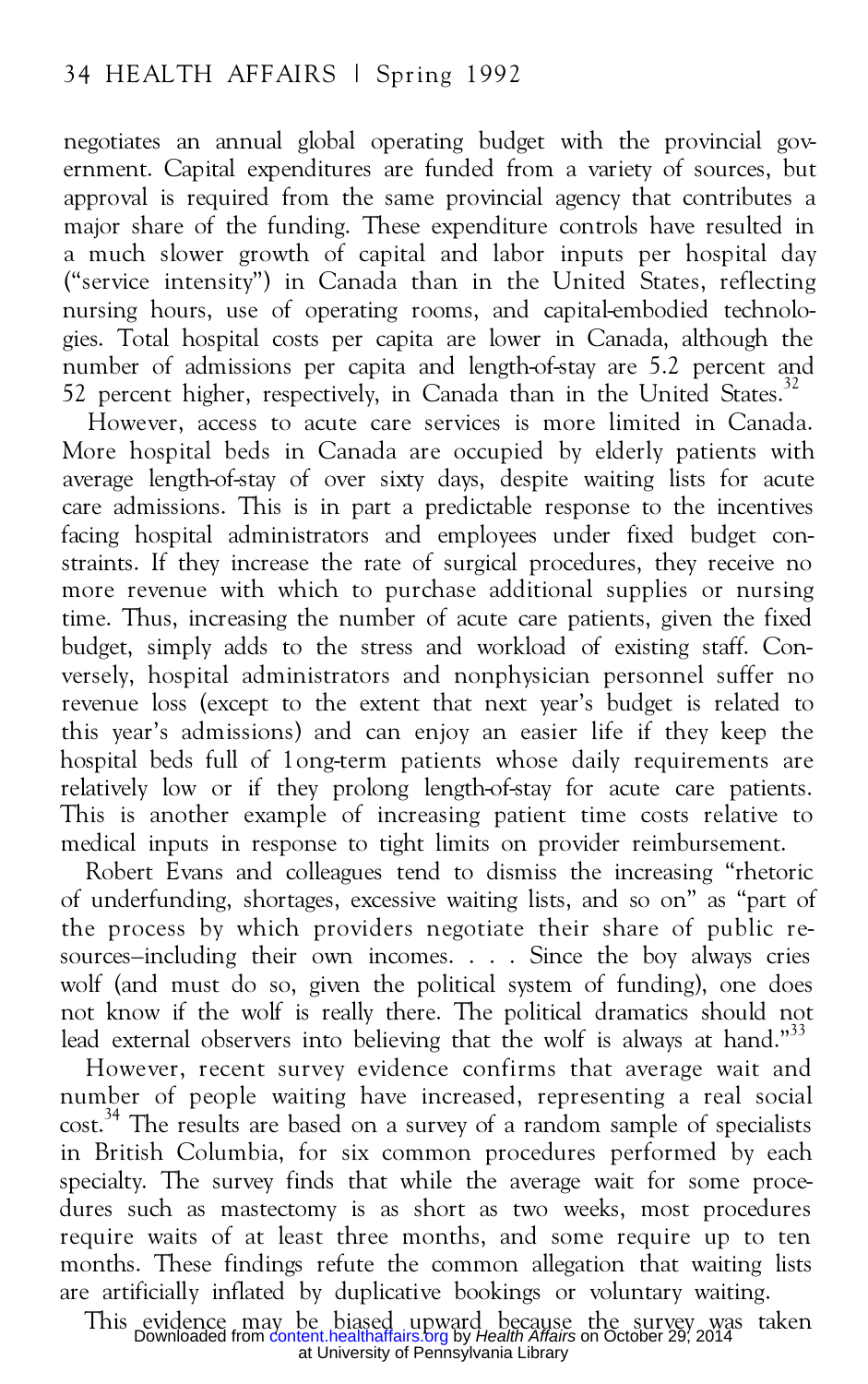roughly six months after a nurses' strike. On the other hand, the esti mates may be biased downward for Canada as a whole, for several reasons. First, British Columbia has a higher ratio of physicians per capita than other provinces, and each physician is therefore likely to have a shorter queue. Second, surveys derived from physicians or hospitals cannot reflect those patients who are discouraged by the wait or by their GP from seeking specialist care. This bias is likely to be more serious in rural areas. Third, random sampling of physicians, without their GP from seeking specialist care. This bias is likely to be more<br>serious in rural areas. Third, random sampling of physicians, without<br>stratification to reflect regional differences in physician/ population denserious in rural areas. Third, random sampling of physicians, without<br>stratification to reflect regional differences in physician/ population den-<br>sity, will tend to oversample physicians in areas of high physician/ popu-<br> lation density, where waits per person are likely to be relatively short,

Steven Globerman and Lorna Hoye estimate the "income loss" asso ciated with queues by multiplying the estimated total weeks waiting by the percentage of patients in each specialty who were "experiencing difficulty in carrying on their work or daily duties as a result of their medical condition.<sup>"35</sup> This product is then multiplied by the average weekly industrial earnings for 1989. The resulting estimate is \$132 million, or 0.2 percent of provincial gross domestic product (GDP) for that year, which they note is roughly equal to the total wages and salaries lost due to strikes and lockouts in that year.

This income-loss measure understates real economic costs of involuntary waiting for hospital procedures. A more complete measure would include all loss of productivity; reduction in "quality of life," including physical and psychological pain and suffering; and increased use of other inputs–for example, the additional time of other family members in caring for an elderly person who cannot get a hip replacement.<sup>36</sup>

If waiting for surgery accounts for 0.2 percent of GDP in British Columbia, and if hospital expenditures are roughly 3 percent of GDP, this represents 7 percent of hospital expenditures. A more complete measure could be as great as Woolhandler and Himmelstein's estimated difference in overhead costs (9 percent Canadian, 20.2 percent U.S.). $37$ Since some of U.S. hospitals' spending on information systems improves patient care (and a significant part is related to Medicare), these rough numbers suggest that Canada's methods of rationing result in hidden costs that could be at least as great as the more visible costs of billing, utilization review, and other activities of U.S. private insurers.

It may be argued that these forgone benefits are simply the result of lower resource allocation to acute care hospital services in Canada and that this should not be counted as overhead. But to the extent that people are denied access to services that would be covered if they were free to choose their own form of insurance, these lost benefits are a real cost of imposed uniformity of a monopoly system. Moreover, for any given level of resources allocated to hospital care, rationing through Downloaded from [content.healthaffairs.org](http://content.healthaffairs.org/) by Health Affairs on October 29, 2014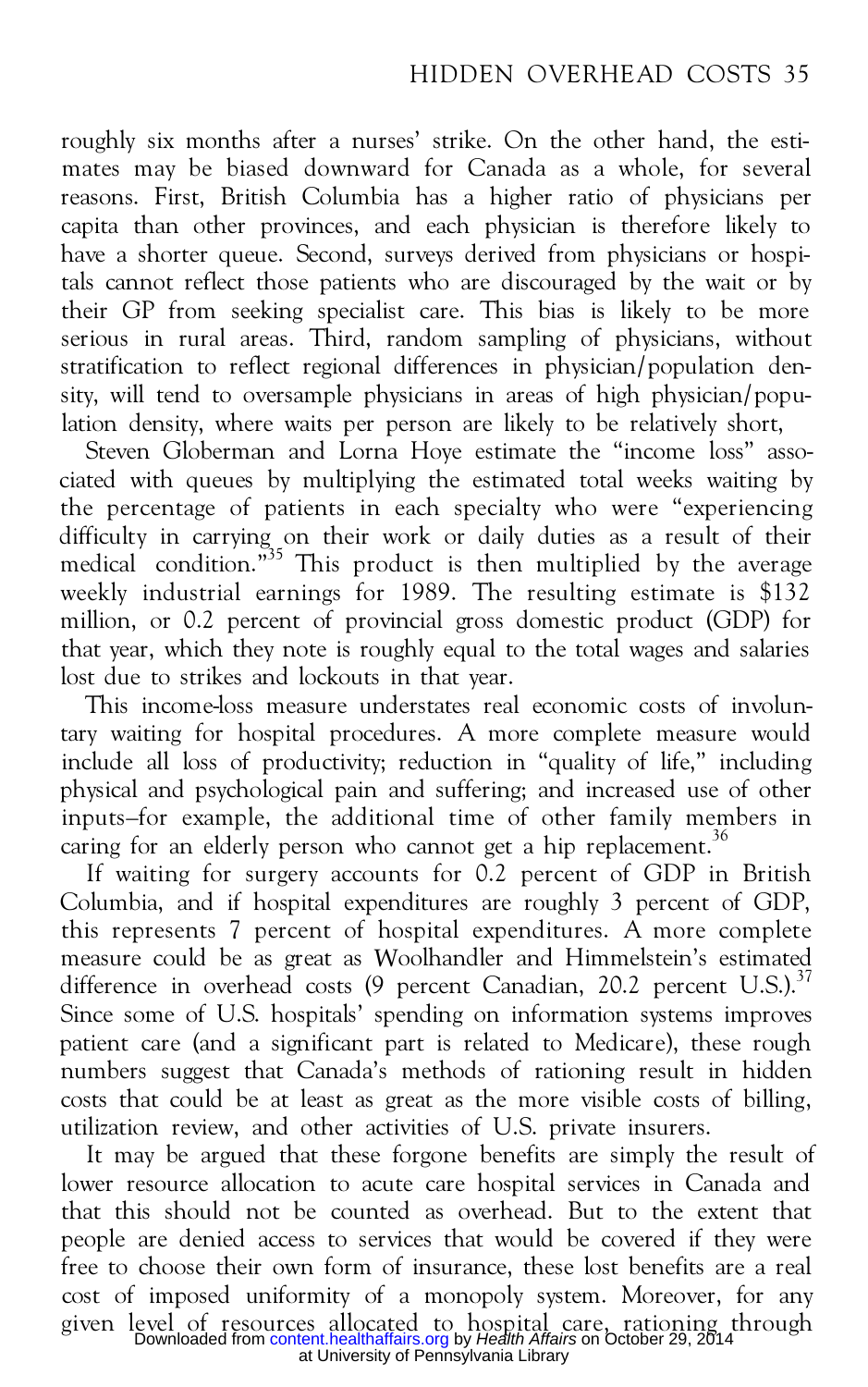waiting is likely to lead to a less efficient use of the scarce facilities than is the case with rationing through price- and information-based systems. A reimbursement system that offers no reward to providers for additional effort is also unlikely to lead to maximum output from the fixed resources. Thus, it is highly likely that limited beds and capital equipment are not being used to yield the maximum value to patients. Of course, longer hospital stays have some benefits to patients, but they have real costs. The willingness of patients in the United States to accept health insurance plans with utilization review and managed care, in return for lower premiums or better coverage of other medical services, suggests that for many, the longer stays are not worth their cost.

Missed benefits are not the only hidden cost of rationing in budget constrained hospital systems. In Japan, low reimbursement for hospital services has resulted in such low nurse staffing levels that patients often rely on family members for meals and other "hotel" services in the hospital. These time costs are omitted from the national income ac counts, as are "gifts" to physicians (roughly \$3,000 for major surgery by a well-established physician), which informally ration access to the most sought-after physicians.

In some countries, the demand for supplementary insurance provides a rough measure of the extent to which the public system constrains services below the level that people are willing to pay for. Canada does not permit private insurance of services that are covered under provin cial plans and heavily penalizes physicians who serve privately insured patients. Therefore, although supplementary insurance is widely pur chased in Canada, it covers only services and amenities not covered under the public system, so it is not a reliable indicator of dissatisfaction with public provision of those services. But in the United Kingdom and New Zealand, where budget constraints on the public system have been tighter, the growth in private insurance to cover services in private hospitals is a rough measure of willingness to pay for more prompt access, free choice of doctor, nicer amenities, and other services not provided by the public system. In New Zealand, over 45 percent of the population has private coverage.<sup>38</sup> But supplementary private insurance is a mixed blessing as an add-on to a monopoly public system. Private insurance does reduce the real social costs that arise when a public insurer provides less access to services than people are willing to pay for. But as actually implemented in the United Kingdom and New Zealand, supplementary insurance tends to distort production within the public system.

**Hidden costs of tax-based financing.** Using the tax system to collect premiums is said to be a major advantage of monopoly public insurers. But although the administrative cost of financing health insurance by raising tax rates is small, the hidden costs are large. These hidden costs Downloaded from [content.healthaffairs.org](http://content.healthaffairs.org/) by Health Affairs on October 29, 2014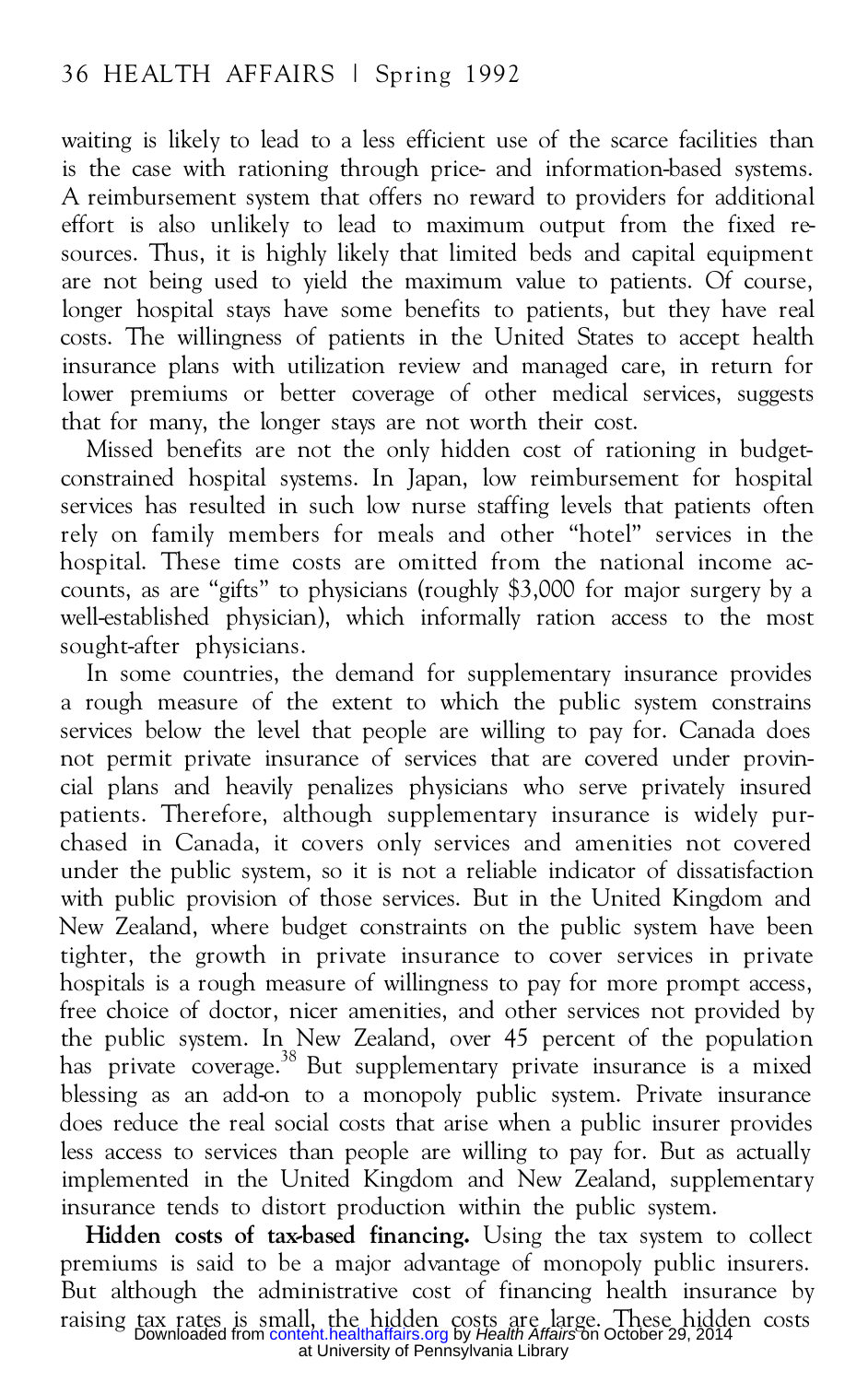are the production and consumption losses that occur because people change their work, saving, and consumption patterns to avoid taxed activities. These costs rise along with the existing tax rate when mar ginal rates are increased. The real cost of raising one dollar of U.S. general tax revenue has been estimated at seventeen to fifty cents.<sup>39</sup> Even the lower estimate (17 percent of revenue raised) still significantly exceeds the costs of premium collection under private insurance.

The excess burden of raising taxes would not arise if the public system were financed by a social insurance premium or head tax; indeed, if rated on the basis of risk class, it could have the same positive-incentive effects for health lifestyles as risk-rated private insurance premiums. However, administrative costs of financing through risk-rated head taxes would be much higher than existing income and payroll tax systems. Head taxes are also generally considered distributionally unacceptable.

The excess burden from financing national health insurance in Can ada may actually have been less than implied by assuming an increase in marginal tax rates, to the extent that the new program was financed by reducing other programs, rather than by raising new tax revenues. If the United States were to adopt a Canadian-style monopoly public insur ance program within the Gramm-Rudman-Hollings budget constraints, the net increase in excess burden of tax-based financing would be less than (at least) 17 percent of the gross cost of the program. Obviously, there would be an offset for existing expenditures on Medicare, Medic aid, public hospitals, and other tax-financed programs that could be discontinued. Efficiency losses associated with the tax subsidy to em ployer contributions would also be eliminated. If net new tax needs, after netting out these savings, were financed by cutbacks in other programs, marginal excess burden would be reduced. But if the eliminated pro grams were targeted at the poor, as in Canada, the net benefit to the poor from introducing national health insurance would be questionable. $\phi$ 

Providing universal coverage through private insurance would also entail some excess burden of raising tax revenues to assure that coverage is affordable. But these costs would be much lower than under a monop oly public system because subsidies would be limited to the poor and near-poor, For example, if subsidies equal to the cost of coverage for one-third of the population were paid, the excess burden of tax financing would be one-third as high as under a monopoly public system.

#### **Related Factors**

**Reliance on U.S. research and development.** Another distortion in the comparison of costs of the U.S. health care system relative to monopoly public systems is that the latter benefit from research and at University of Pennsylvania Library Downloaded from [content.healthaffairs.org](http://content.healthaffairs.org/) by Health Affairs on October 29, 2014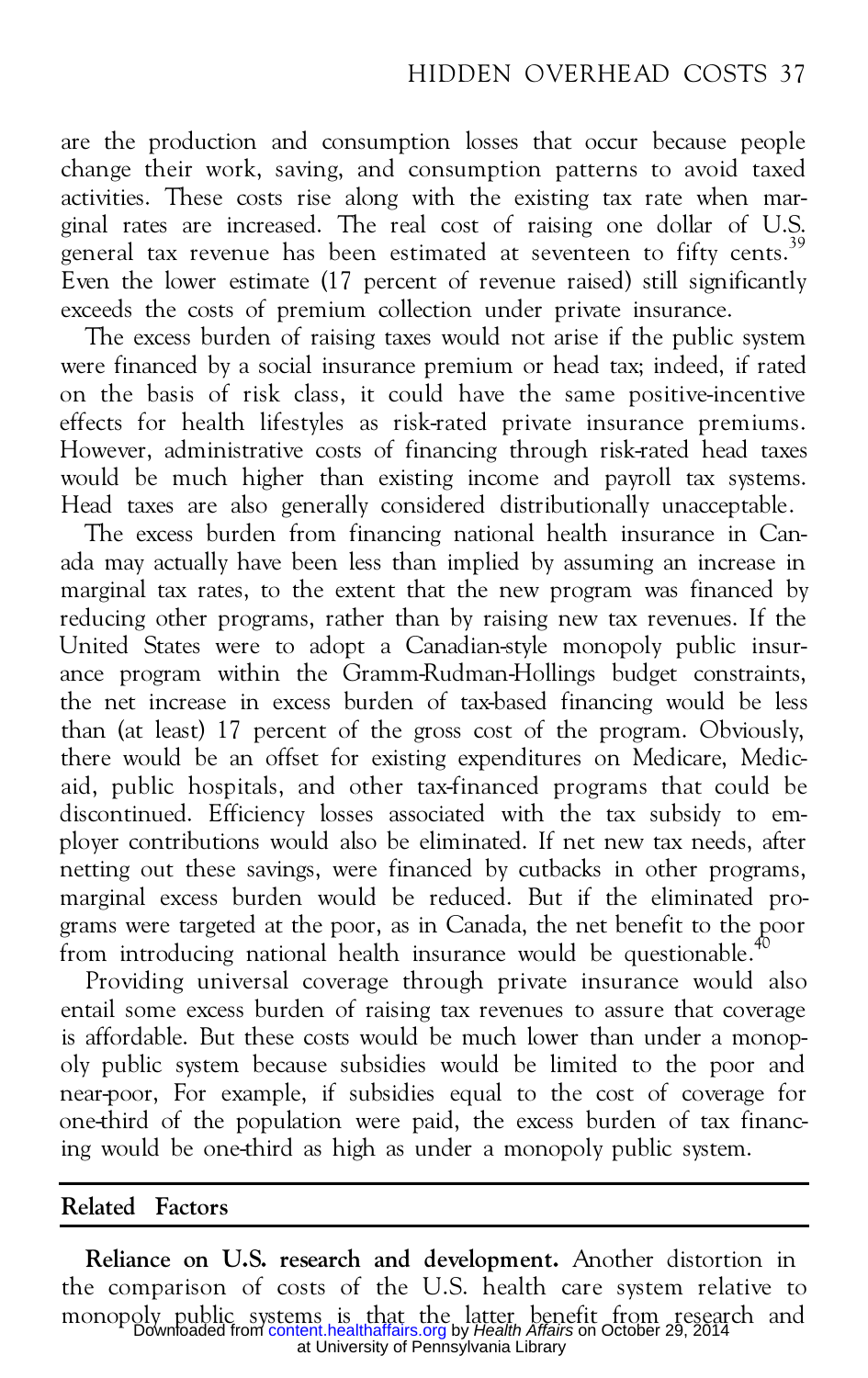development (R&D) spending in the United States. This is most obvi ous in the case of pharmaceuticals but also applies to other medical technologies and information systems. R&D in all of these areas entails joint costs that benefit all consumers worldwide. If costs are truly joint, then global welfare maximization would set prices proportional to mar ginal benefits, as reflected in demand elasticities (Ramsey pricing). Unfortunately, "true" marginal benefits for drugs are not revealed by observed demand, because patients may imperfectly understand true benefits, distorting effects of insurance, and incentives of physicians. But if willingness to pay is roughly related to income, then the United States pays more than its "fair" share of pharmaceutical R&D, because the difference in drug prices exceeds the difference in income.

The pricing of drugs in Canada may also lead to waste. Canada has reduced drug prices below U.S. prices and below the Organization for Economic Cooperation and Development (OECD) average, by compulsory licensing of drugs while they are still under patent and by aggressive generic substitution laws. To the extent that compulsory licensing results in a redistribution of monopoly profits from the patent seeker to the domestic generic-drug manufacturer, it induces waste by distorting resource allocation based on comparative advantage.

Some of the international benefits of U.S. R&D spending for some drugs and other medical technologies may be small or even negative, but on balance, benefits are surely positive. To the extent that benefits of R&D accrue to other countries that do not pay their "fair" share, the hidden benefits should be credited against U.S. health care costs in any comparison of real costs and benefits.

**Other hidden time costs.** The U.S. Government Accounting Office (GAO) reports that 14 percent of the differential in per capita health care spending between the United States and Canada is spending on the services of "other professionals," including physiotherapists, podiatrists, and psychologists. These services probably have hidden benefits that are not captured in standard morbidity and tnortality statistics, and they reduce the hidden patient time inputs to the production of health care. Most countries, including the United States, exhibit a high income elasticity of demand for goods and services that tend to improve the quality of life or economize on consumers' time. Health care has both of these characteristics. As any student of basic economics knows, if a bachelor marries his housekeeper, gross national product (GNP) goes down. Conversely, if an American visits the physiotherapist, whereas a Canadian spends more time at home doing exercises, health care spending increases in the United States but not in Canada. Omitting patient time costs understates the real resources devoted to health in Canada and underestimates the benefits of higher spending in the United States. Downloaded from [content.healthaffairs.org](http://content.healthaffairs.org/) by Health Affairs on October 29, 2014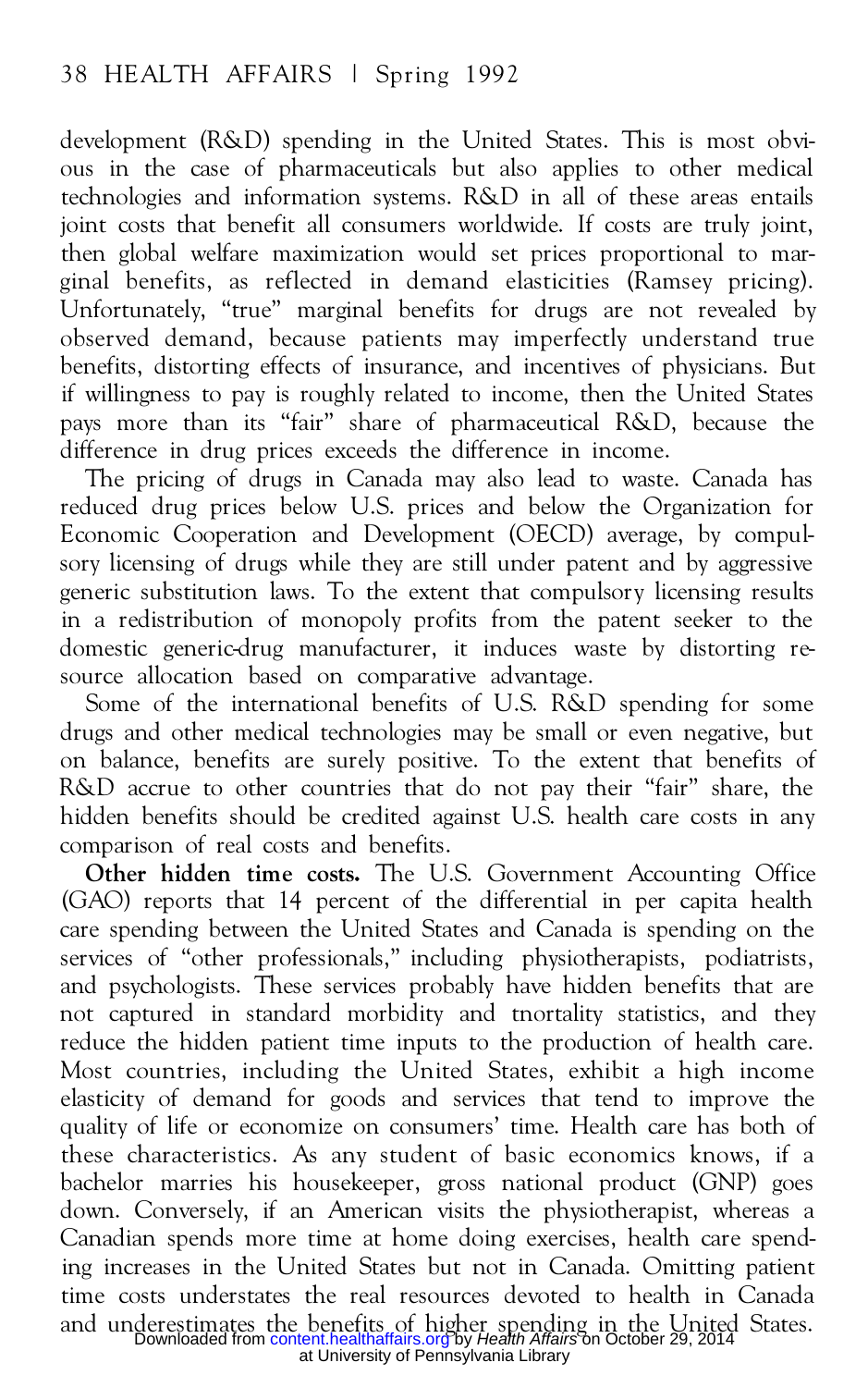#### **Conclusions**

Exhibit 2 summarizes rough estimates of a comparison between over head costs of private insurance in the United States and the public system in Canada, adjusted to include some of the hidden costs of the Canadian system. These estimates indicate that costs associated with tax-based financing and rationing by other than price- or information based methods may be at least as great as the parallel costs of premium collection and claims administration incurred by private insurers.

Costs of risk bearing are almost certainly no higher under private insurance, with risk diversification through capital markets, than under public insurance, which shifts risk to patients, providers, and taxpayers. However, rather than making an attempt to estimate the hidden cost of risk bearing in Canada, I excluded this component from the total for both countries. Also omitted from the Canadian total are the losses to Canadians from being forced to consume a uniform level of insurance and medical care, which for many may differ from their preferred level. These losses are partially but not fully reflected in the excess patient time costs and forgone benefits. Exhibit 2 does not include the higher

| Exhibit 2<br>Overhead Costs Of Public And Private Insurers, As Percentage Of Claims Payments |                                                                   |                                                                                                                                                                                            |  |  |  |
|----------------------------------------------------------------------------------------------|-------------------------------------------------------------------|--------------------------------------------------------------------------------------------------------------------------------------------------------------------------------------------|--|--|--|
| Function                                                                                     | Private insurance                                                 | Public insurance                                                                                                                                                                           |  |  |  |
| Premium collection                                                                           | Commissions<br>1 percent                                          | Deadweight costs of taxing<br>$> 17$ percent                                                                                                                                               |  |  |  |
| Control of moral hazard                                                                      | Prices<br>Information systems<br>Provider incentives<br>4 percent | Physicians<br>10-110+ percent of physician<br>expenditures (excess patient,<br>time costs, and so on)<br>Hospitals<br>>7 percent of hospital<br>expenditures (forgone patient<br>benefits) |  |  |  |
| General administration                                                                       | 34 percent                                                        | 1 percent                                                                                                                                                                                  |  |  |  |
| Medical underwriting                                                                         | $\leq 1$ percent                                                  | $\Omega$                                                                                                                                                                                   |  |  |  |
| Total (net)                                                                                  | 7.6 percent <sup>a</sup>                                          | $> 45$ percent <sup>b</sup>                                                                                                                                                                |  |  |  |
| Risk bearing                                                                                 | Return on capital<br>4.5 percent                                  | Uncertainty for patients,<br>providers, taxpayers<br>> 4 percent                                                                                                                           |  |  |  |
| Investment income                                                                            | $-1.5$ percent                                                    | 0                                                                                                                                                                                          |  |  |  |
| Premium taxes                                                                                | $(2.2$ percent)                                                   | 0                                                                                                                                                                                          |  |  |  |

**Source:** P. Damon, "Hidden Costs of Budget-Constrained Health Care Systems" (Paper presented at American Enterprise Institute Conference on Health Policy Reform, 3-4 October 1991).

 $^{\text{a}}$  Net of premium taxes, return on capital, and investment income.

 Assumes physician expenditures are 30 percent; hospitals are 40 percent of total expenditures; and excess time costs are 60 *percent* of physician expenditures. Downloaded from [content.healthaffairs.org](http://content.healthaffairs.org/) by Health Affairs on October 29, 2014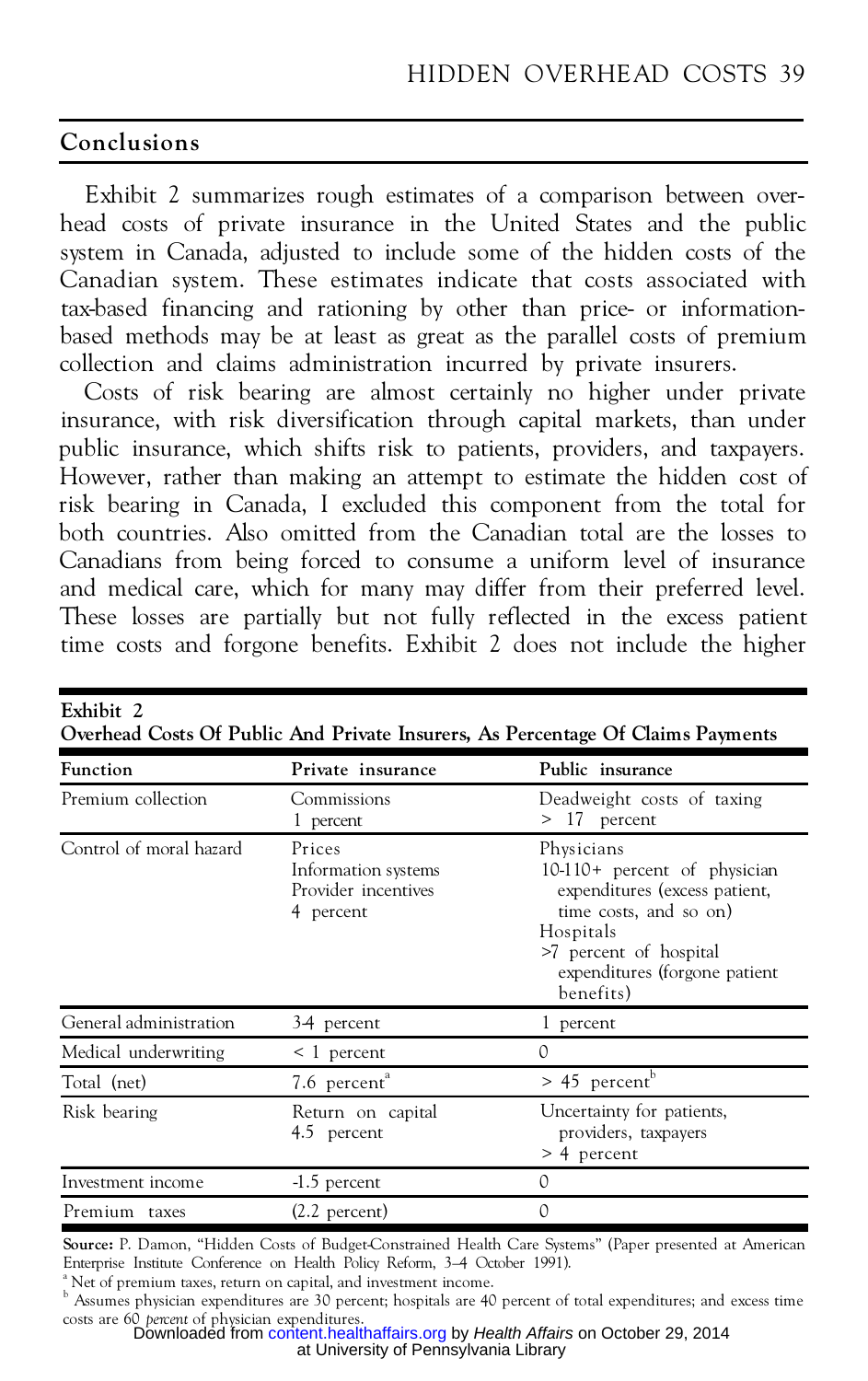overhead costs borne by providers and patients in the United States, since in a well-designed private insurance market without the current tax subsidy, there would be at least equivalent offsetting benefits in providing diversity.

How might the overhead costs of private insurance change if coverage were mandatory and if a system of refundable tax credits to assure affordability replaced the current tax subsidy to employer contributions<sup> $t^{41}$ </sup> Assuming tax financing of subsidies equal to one-third of the cost of coverage, premium collection costs would increase to roughly 6 percent. There would also be some enforcement costs, which should be small because enforcement would be through existing tax and welfare systems. Medical underwriting expense might increase also, but this too should be small, since most people would probably obtain coverage through employment or other groups. On the other hand, elimination of the tax subsidy and regulatory distortions would probably lead to some reduction in claims administration and general administration costs, since policyholders would face the full marginal cost of these expenses.

The empirical estimates in Exhibit 2 are necessarily very rough. Their main purpose is to illustrate my thesis that the widely discussed comparisons of overhead costs of alternative health care systems are based on a flawed conceptual framework. A simple comparison of accounting costs can be grossly misleading. The true "overhead" of a health insurance system also includes all of the hidden costs associated with financing and operating the insurance and with insurance-induced distortions in the production and consumption of medical care. Simple theory suggests that these costs would be lower in competitive private insurance markets than under a monopoly public insurer, because the public insurer has much weaker incentives than do private insurers to take into account all of the costs imposed on patients and providers. The rough empirical evidence tends to confirm that overhead costs in Canada, adjusted to include some of the most significant hidden costs, are indeed higher than they are under private insurance in the United States. Although there may well be waste in U.S. private insurance markets, this is attributable primarily to tax and regulatory factors and is not intrinsic to private health insurance.

*The author thanks Ted Frech, Sharon Tennyson, and Roger Feldman for comments on an earlier draft, and Mark Pauly for many helpful discussions. Any remaining errors are the responsibility of the author. A version of this paper was presented at the American Enterprise Institute Conference on Health Policy Reform, Washington, D.C., 3–4 October 1991.*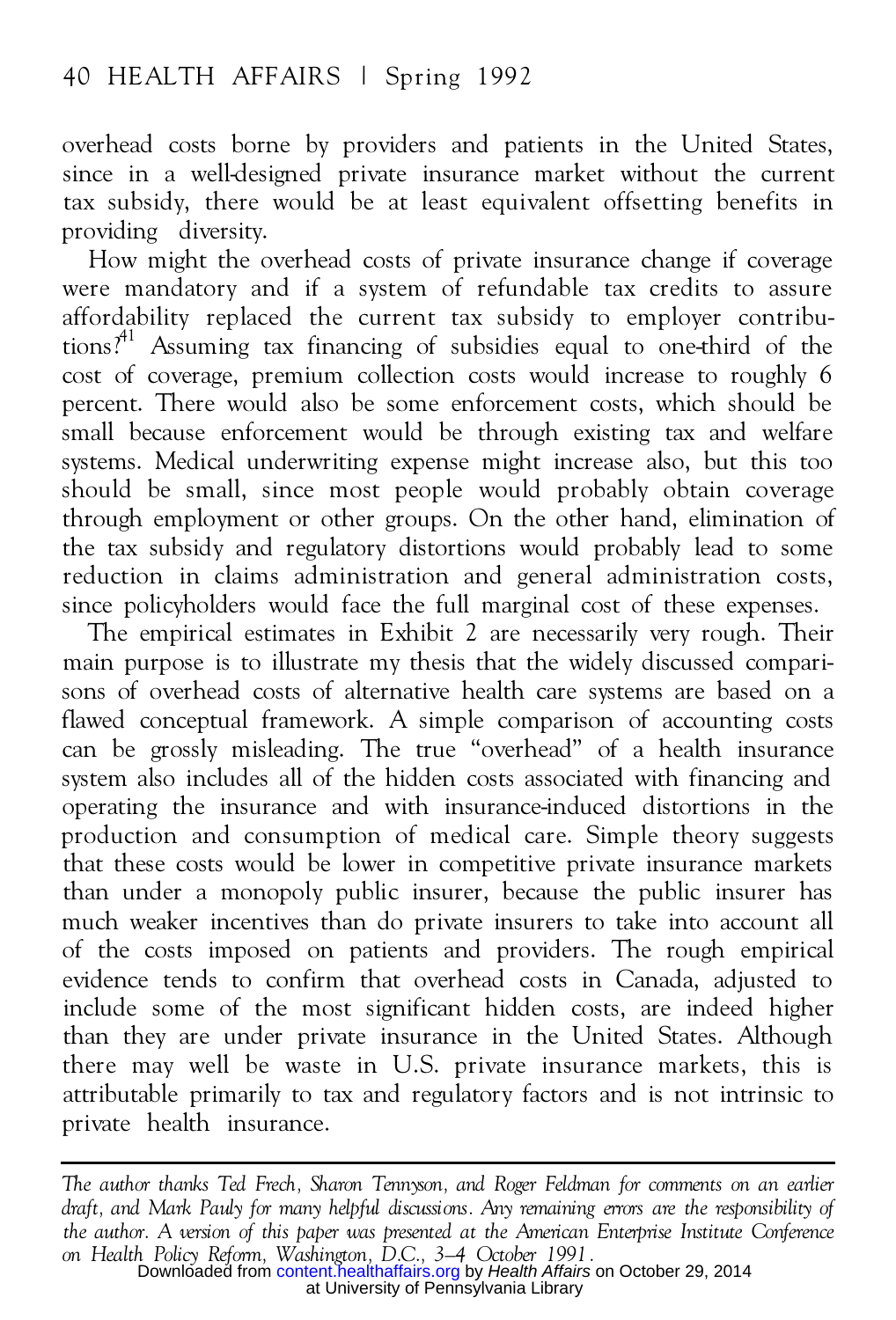#### **NOTES**

- 1. S. Woolhandler and D.U. Himmelstein, "The Deteriorating Administrative Efficiency of the U.S. Health Care System," *The New England Journal of Medicine* 324, no. 18 2. M.V. Pauly et al., "A Plan for 'Responsible National Health Insurance'," *Health Affairs* (1991): 1253–1258.<br>2. M.V. Pauly et al., "A Plan for 'Responsible National Health Insurance'," Health Affairs
- (Spring 1991): 5–25.
- 3. M. Feldstein, "The Welfare Loss of Excess Health Insurance," *Journal of Political Economy (Spring 1991): 5–25.*<br> *M. Feldstein, "The Welfare Loss of Excess Health Insurance," Journal of Political*<br> *Economy (March/ April 1973): 251-280; and J. Newhouse, "Has the Erosion of the*<br> *Marchinel Marchines En* Medical Marketplace Ended?" *Journal of Health Politics, Policy and Law* 13 (1988): 263–278.
- 4. Woolhandler and Himmelstein, "Deteriorating Administrative Efficiency."
- 5. Citizens' Fund, *Premiums without Benefits: Waste and lnefficiency in the Commercial Health Insurance Industry* (Washington, D.C.: Citizens' Fund, 1990). 6. "Spotlight Report: Spotlight Report: Spotlight Report: Spotlight Report: Spotlight Report: Spotlight Report: Spotlight Report: Spotlight Report: Spotlight Report: Spotlight Report: Spotlight Report: Spotlight Report: Sp
- 
- 7. For example, for Aetna Life and Casualty, 65 percent of their business on a claims-paid<br>7. For example, for Aetna Life and Casualty, 65 percent of their business on a claims-paid<br>7. For example, for Aetna Life and Casua basis was administrative services only, 28 percent was under minimum premium plan arrangements, and only 7 percent was conventionally insured. See "Spotlight Report: Self-Insurance."
- 8. Woolhandler and Himmelstein, "Deteriorating Administrative Efficiency."
- 9. Premium and benefit estimates are separately derived from a variety of sources, including commercial insurers, the Blues, surveys of HMOs and self-insured firms, and provider surveys for estimates of benefit payments. Katharine Levit, Health Care Financing Administration, Office of National Cost Estimates, personal communica-<br>tion, September 1991.<br>10. Detailed appendices can be obtained from the author at Health Care Systems Depart-<br>ment, The Wharton School, Univer tion, September 1991.
- 3641 Locust Walk, Philadelphia, Pennsylvania 19104~6218.
- 11. All insurers incur risk; however, only private insurers report its cost as an accounting return on capital. Ideally, one should estimate and include the hidden cost of risk bearing for self-insured plans in the United States and for the monopoly public insurer in Canada. Since the necessary data are not available, the alternative adopted here is to net out the cost of capital for private insurers to achieve comparability, even if it results in an understatement of true costs for all insurers.
- 12. The U.S. GAO reports that 56 percent of employees are in self-insured firms. The percentage of all privately insured individuals would be larger because large firms are more likely to self-insure and they cover a larger fraction of dependents. U.S. General Accounting Office, *Private Health Insurance: Problem Caused by a Segmented Market,* GAO/HRD-91-114 (Washington, DC.: U.S. GAO, 1991).
- 13. Although the cost of medical underwriting is small in the aggregate, it may cause significant hardship for some individuals and undermines the ability to insure against the risk of becoming high risk. However, this can be addressed by risk-rated subsidies. It does not require a monopoly public insurer or mandatory community rating. See Pauly et al., "A Plan for 'Responsible National Health Insurance'."
- 14. Ibid.
- 15. Woolhandler and Himmelstein, "Deteriorating Administrative Efficiency."
- 16. For more detail regarding this point, contact the author.
- 17. Woolhandler and Himmelstein, "Deteriorating Administrative Efficiency."
- 18. R.G. Evans, "The Canadian Health Care System: The Other Part of North America Is Rather Different" (Paper presented at the International Symposium on Health Care Systems, Taipei, Taiwan, December 1989).
- 19. In some states, the deficit of the high-risk pool is recouped from commercial insurers at University of Pennsylvania Library Downloaded from [content.healthaffairs.org](http://content.healthaffairs.org/) by Health Affairs on October 29, 2014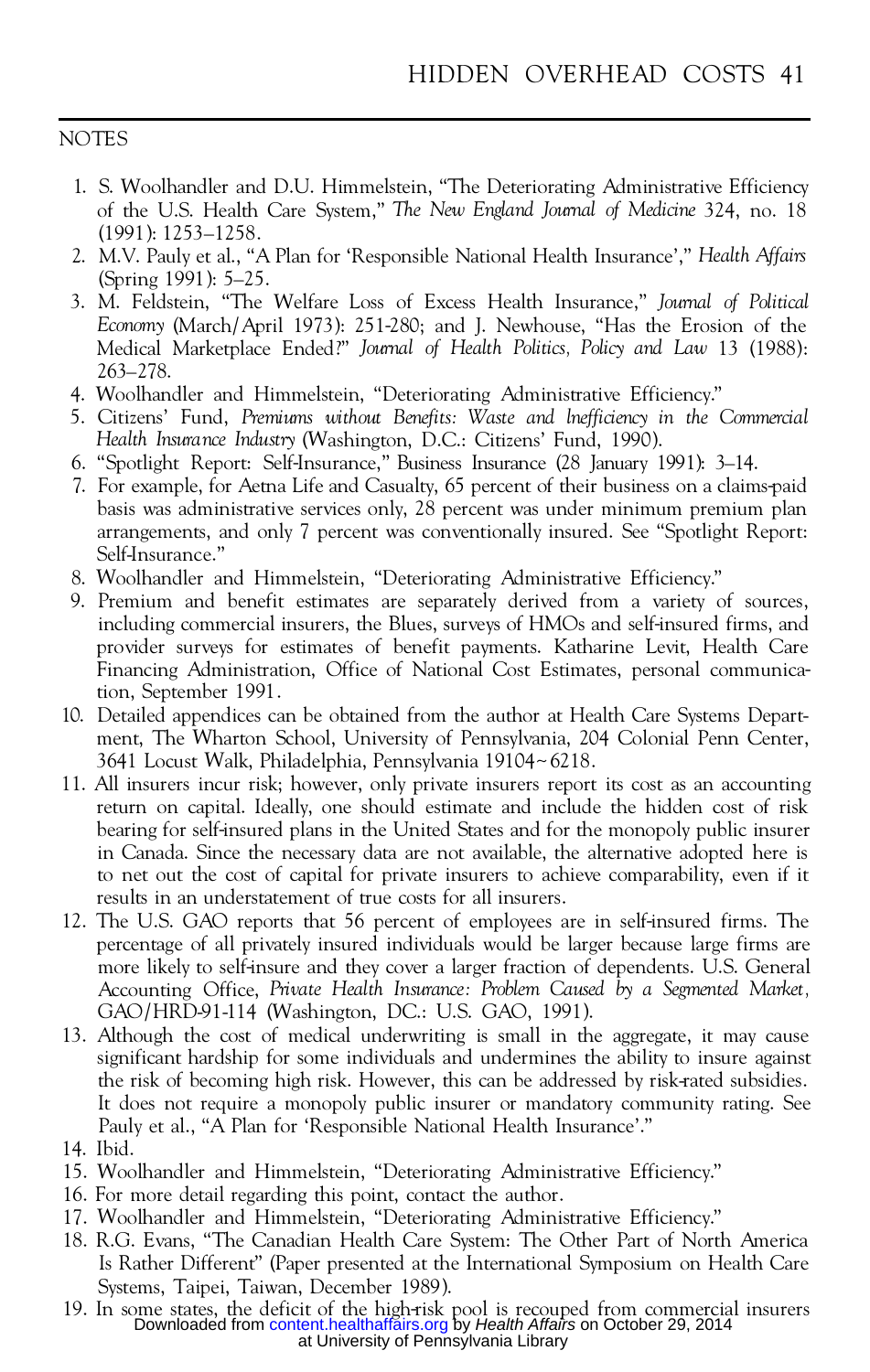that must participate in the pool. This cost must ultimately be passed on as a cost of commercial insurance. Self-insured firms are exempt from the pools. that must participate in the pool. This cost must ultimately be passed on as a cost of commercial insurance. Self-insured firms are exempt from the pools.<br>20. R.G. Evans et al., "Controlling Health Expenditures: The Canadi

- *England Journal of Medicine* 320, no. 9 (1989): 571–577. 20. R.G. Evans et al., "Controlling Health Expenditures: The Canadian Reality," The New England Journal of Medicine 320, no. 9 (1989): 571–577.<br>21. Several studies of economies of scale in insurance have concluded that ret
- are constant over a very large range. See N. Doherty, "The Measurement of Output and Economies of Scale in Property Liability Insurance," *Journal of Risk and Insurance* 48 (1981): 390; and R. Geehan, "Returns to Scale in the Life Insurance Industry," *Bell Journal of Economics* 8, no. 2 (1977): 497–513. Because it is impossible to measure a homogeneous unit of insurance output, estimates of scale economies based on accounting data are less reliable than the evidence from survival of small and large firms.
- 22. This may reflect the greater influence of provider organizations in monopoly public systems.
- 23. Of course, copayments and utilization review entail rationing. But this is efficient, given scarce resources and excess demand induced by moral hazard. Rationing by copayment entails no excess burden (other than the administrative costs already discussed); it also need not violate equity concerns, given appropriate income-targeted subsidies to assure that insurance is universally affordable. Information-based utilization review also entails no excess burden if it eliminates care that would cost more than it is worth.
- 24. P. Enterline et al., "Effects of 'Free' Medical Care on Medical Practice–The Quebec Experience," *The New England Journal of Medicine* 288, no. 22 (1973): 1152–1155; and P. Enterline et al., "Physicians' Working Hours and Patients Seen Before and After National Health Insurance," *Medical Care* 13, no. 2 (1975): 95–103.
- 25. W. Comanor, *National Health Insurance in Ontario: The Effects of a Policy of Cost Control* (Washington, D.C.: American Enterprise Institute, 1980). The author is indebted to Ted Frech for drawing this evidence to her attention.
- 26. V.R. Fuchs and J. Hahn, "How Does Canada Do It! A Comparison of Expenditures for Physicians' Services in the United States and Canada," *The New England Journal of Medicine* 323, no. 13 (1990): 884–890.
- 27. Will Manning and colleagues estimate a demand elasticity for outpatient care in the range of 0.1 to 0.3. See W. Manning et al., "Health Insurance and the Demand for Medical Care: Evidence from a Randomized Experiment," American Economic Review (June 1987): 251–277.
- 28. U.S. GAO, *Private Health Insurance,* 37; reports data for 1988–1989.
- 29. It is sometimes argued that even if low fee schedules lead to a reduction in physicians' hours of work, this results in minimal if any net social loss, because much care provided by physicians has little real benefit. But if the net patient benefit of physicians' time is zero or negative at the margin, the efficient solution is to train fewer physicians, not to subsidize medical training and then use reimbursement constraints to discourage their work effort.
- 30. Enterline et al., "Effects of 'Free' Medical Care on Medical Practice;" Enterline et al., "Physicians' Working Hours and Patients Seen Before and After National Health Insurance;" and P. Danzon, "The 'Crisis' in Medical Malpractice: A Comparison of Trends in the United States, Canada, the U.K., and Australia," *Law, Medicine and Health Care* 18, no. 1–2 (1990): 48–58.
- 3 1. Carr and Mathewson suggest that the Canadian system has increased the real incomes of physicians, particularly specialists, in Canada relative to the United States. J. Carr and F. Mathewson, "The Effects of Regulation: Incentives and Health Insurance" (Mimeo, Institute for Policy Analysis, University of Toronto, 1991). This is consistent with the earlier evidence reported in Comanor, *National Health Insurance in Ontario.*
- 32. E. Neuschler, *Canadian Health Insurance: The Implications of Public Health Insurance* at University of Pennsylvania Library Downloaded from [content.healthaffairs.org](http://content.healthaffairs.org/) by Health Affairs on October 29, 2014